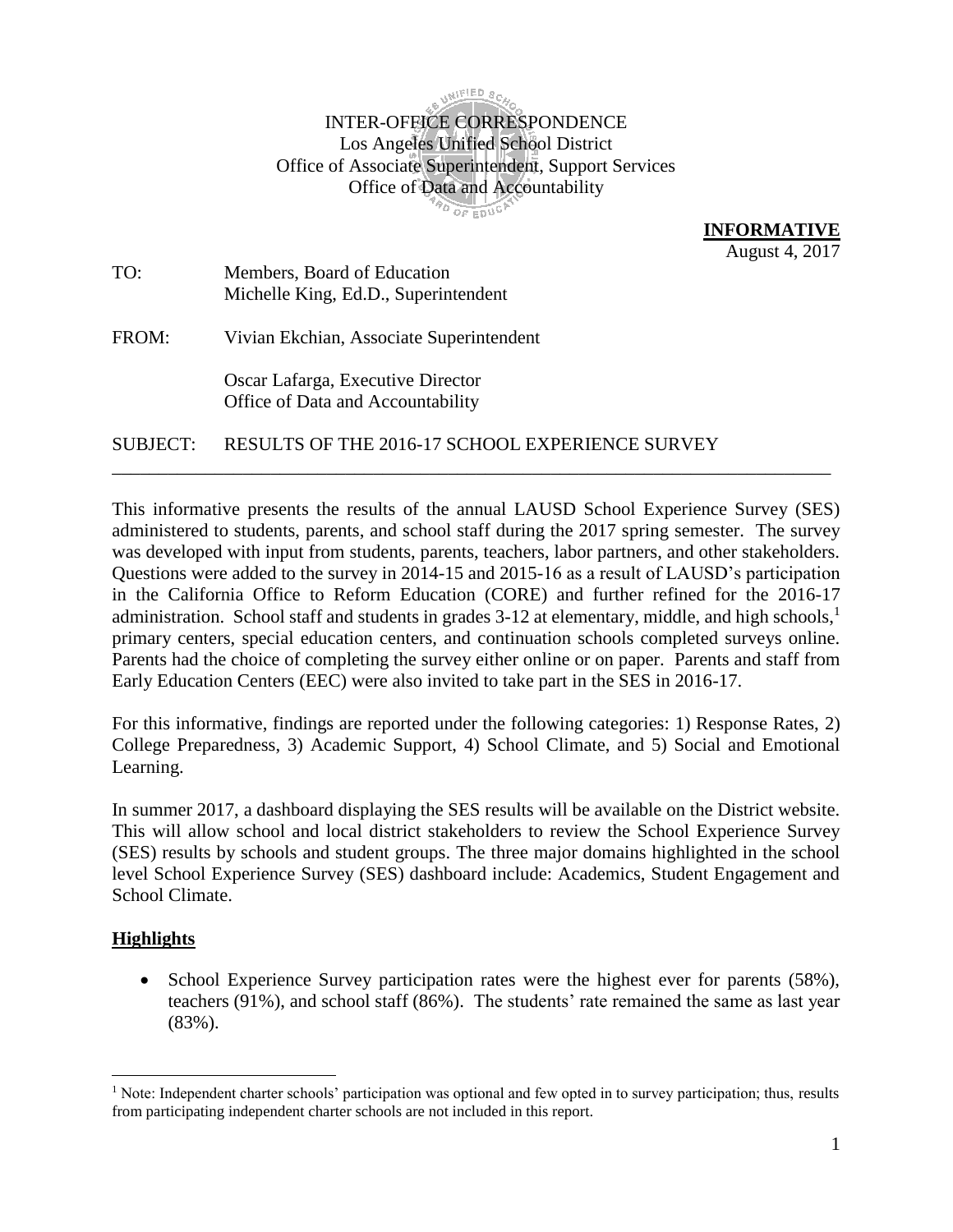- The percent of students who know which A-G courses are needed to get into college is the highest ever, with 66% of middle students and 77% of high school students reporting they know the requirements.
- High school students' knowledge about their A-G course sequence was further linked to their actual A-G completion data. Students who perceive that adults at school expect students to go to college report greater knowledge of their A-G courses.
- At least 88% of teachers from each schooling level are confident in their abilities to integrate technology into their instruction, and at least 85% of the students from each schooling level know how to use the Internet to get information.
- The percent of parents who access the Internet using a computer or other device at least once per week is the highest ever for all 3 school levels (elementary: 91%; middle: 91%; high school: 88%) and so is the percentage reporting that their children used technology at least once per week to complete assignments (elementary: 63%; middle: 86%; high school: 91%).
- The percentage rates of middle and high school students reporting being happy at school, feeling close to people at school, and feeling like a part of the school were the highest ever, with 71% of middle school students indicating happiness, 72% feeling close to people, and 72% feeling like they are a part of their school while 63% of high school students were happy, 66% felt close to people, and 66% felt like they were a part of their school.
- Schools were perceived to be safe places by at least 83% of students, 87% of parents and 94% of school staff.
- At least 85% of students from each schooling level recognized staff efforts to create a positive school environment. Staff were more positive than students when asked whether "Adults at this school recognize students who are kind and helpful." There was 97% vs. 88% agreement between elementary staff vs. students, respectively; 96% vs. 75% between middle school staff vs. students, respectively; and 95% vs. 71% high school staff vs. students, respectively. When asked if discipline was fair, there was 82% vs. 53% agreement between elementary staff vs. students, respectively; 76% vs. 50% between middle school staff vs. students, respectively; and 77% vs. 51% high school staff vs. students, respectively.
- Staff were largely positive with respect to trust and collegiality among one another (at least 82% agreement across each schooling level); participation in decision-making (at least 82% across each schooling level); and feeling comfortable talking with school leadership about issues and concerns (at least 79% agreement across each schooling level).
- At least 79% of parents reported feeling like they were partners in school decisions regarding their children and 89% would recommend their child's school.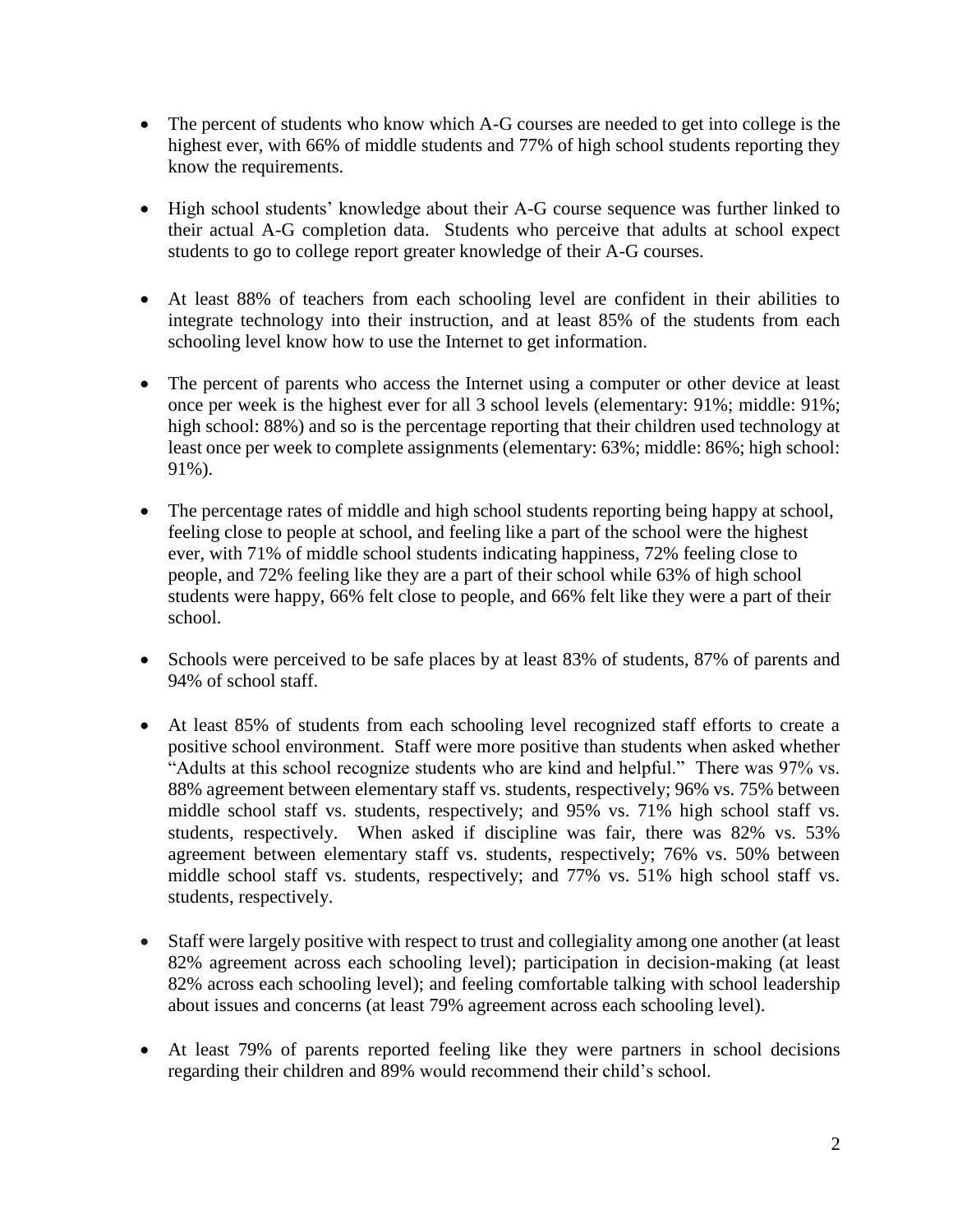### **Response Rates**

 $\overline{a}$ 

Exhibit 1 shows the participation rates on the School Experience Surveys among students, parents, and school staff from the first year the surveys were administered (baseline year 2008-09) compared to the 2015-16 and 2016-17 administrations of the surveys. Response rates for all stakeholder groups grew from 2008-09 to 2016-17 (parent rates increased from 26% to 58%, teacher rates increased from 29% to 91%, and all other staff<sup>2</sup> rates increased from 29% to 86%). Student response rates increased from 43% in 2008-09 to 83% in 2016-17. Between 2015-16 and 2016-17, response rates remained steady with the largest increases occurring in the all other staff group in which response rates went up by 10 percentage points.



#### **Exhibit 1. Comparisons of SES Participation Rate Percentages by Stakeholder Group: 2008-09, 2015-16 and 2016-17**

<sup>&</sup>lt;sup>2</sup> All other staff includes principals, assistant principals, clerical staff, coaches, teachers' assistants, plant managers, cafeteria workers, librarians, etc.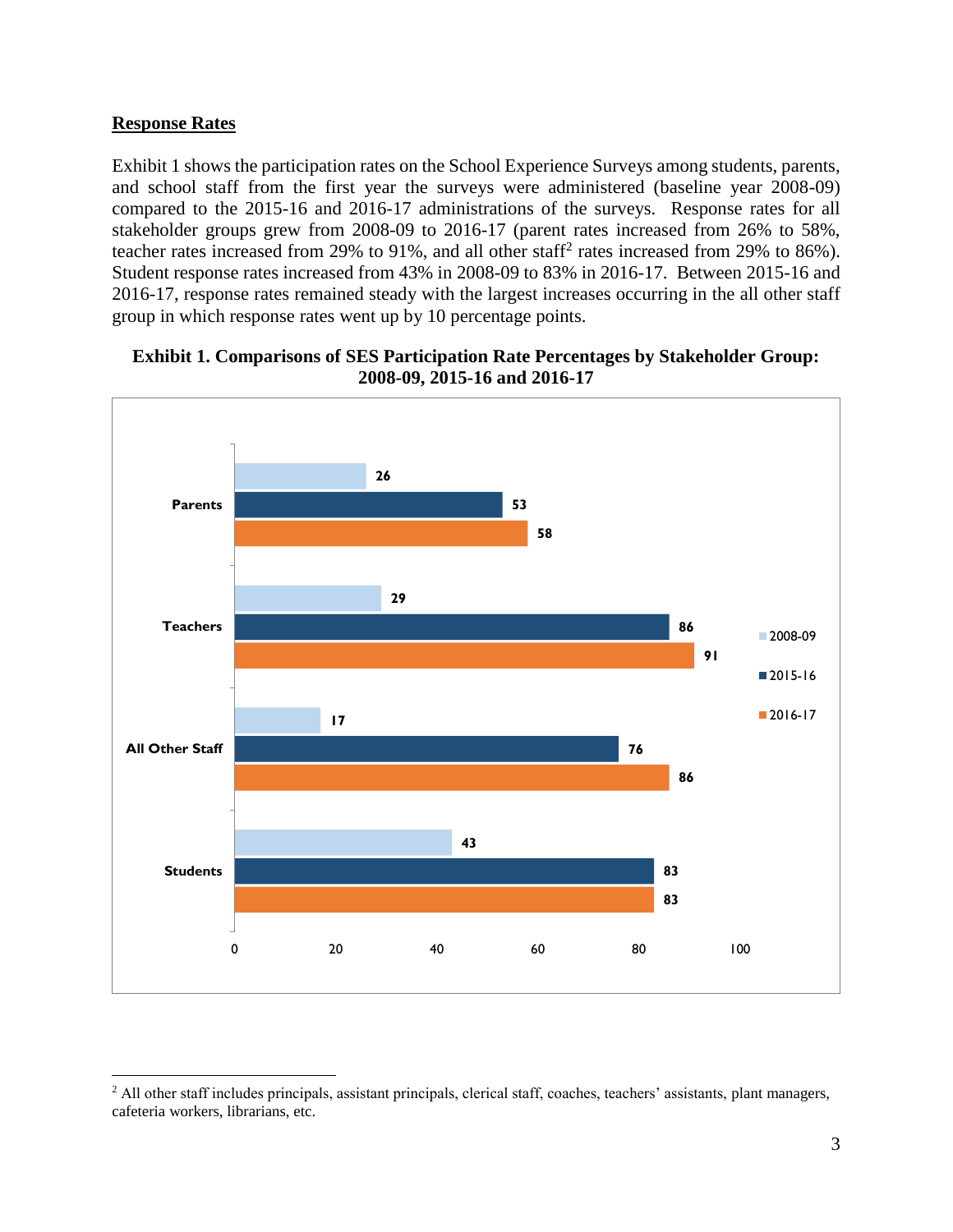As can be seen in Exhibit 2, the numbers of school staff and parents who responded to the survey in 2016-17 also increased substantially since 2008-09 due primarily to efforts on the part of schoolbased staff to encourage survey participation. In the 2016-17 school year, more teachers, all other staff, and parents responded to the School Experience Survey than have ever responded previously; however, due to the decrease in student enrollment, the number of student participants has declined.

| Group           | 2008-09 | 2015-16 | 2016-17 |
|-----------------|---------|---------|---------|
| <b>Students</b> | 230,983 | 311,802 | 305,017 |
| Teachers        | 7,754   | 22,308  | 26,628  |
| All Other Staff | 4,382   | 19,268  | 21,958  |
| Parents         | 75,949  | 231,365 | 246,179 |
| Total           | 319,068 | 584,743 | 599,782 |

**Exhibit 2. Number of Survey Participants: 2008-09, 2015-16, and 2016-17**

The survey was administered to students in grades 3 through 12 at traditional public schools and affiliated charter schools, $3$  with students in elementary schools taking the Elementary Student Survey and students in middle and high schools taking the Secondary Student Survey.<sup>4</sup> Comparisons across school levels in this report are intended to highlight differences in students' perceptions of their school experiences or their socioemotional skills. Student demographic data is displayed in Exhibit 3.

**Exhibit 3. Student Demographics for the 2016-17 School Experience Survey<sup>5</sup>**

| <b>Student Groups</b><br>by Program  | <b>Count</b> | $\frac{0}{0}$ | <b>Student</b><br>Groups by<br><b>Ethnicity/Race</b> | <b>Count</b> | $\frac{0}{0}$ | <b>Schooling</b><br><b>Levels</b> | <b>Count</b> | $\frac{0}{0}$ |
|--------------------------------------|--------------|---------------|------------------------------------------------------|--------------|---------------|-----------------------------------|--------------|---------------|
| <b>English Learners</b>              | 54,220       | 18%           | African<br>American                                  | 22,072       | 7%            | Elementary<br>(Grades K-<br>5/6   | 120,772      | 40%           |
| Socioeconomically<br>Disadvantaged   | 245,703      | 81%           | Asian                                                | 12.021       | 4%            | Middle<br>$(Grades 6-8)$          | 86,094       | 28%           |
| Students with<br><b>Disabilities</b> | 34,078       | 11%           | Latino                                               | 231,158      | 76%           | High (Grades<br>$9-12)$           | 98,144       | 32%           |
| Foster Youth                         | 1,208        | 0.4%          | White                                                | 27,679       | 9%            | Total                             | 305,010      | 100%          |
|                                      |              |               | Other                                                | 12.080       | 4%            |                                   |              |               |

<sup>&</sup>lt;sup>3</sup> The School Experience Survey was not administered at adult schools and was optional at independent charter schools.

<sup>4</sup> Elementary schools with K-6 configurations administered elementary surveys to all students. Sixth grade students at middle schools or at span schools (i.e. having a K-12 or 6-12 configuration) took the secondary survey.

<sup>5</sup> NOTE: All percentages in this report have been rounded to the nearest whole number. Therefore, due to rounding, percentages for categories such as "Student Groups by Program" may not add up to exactly 100%.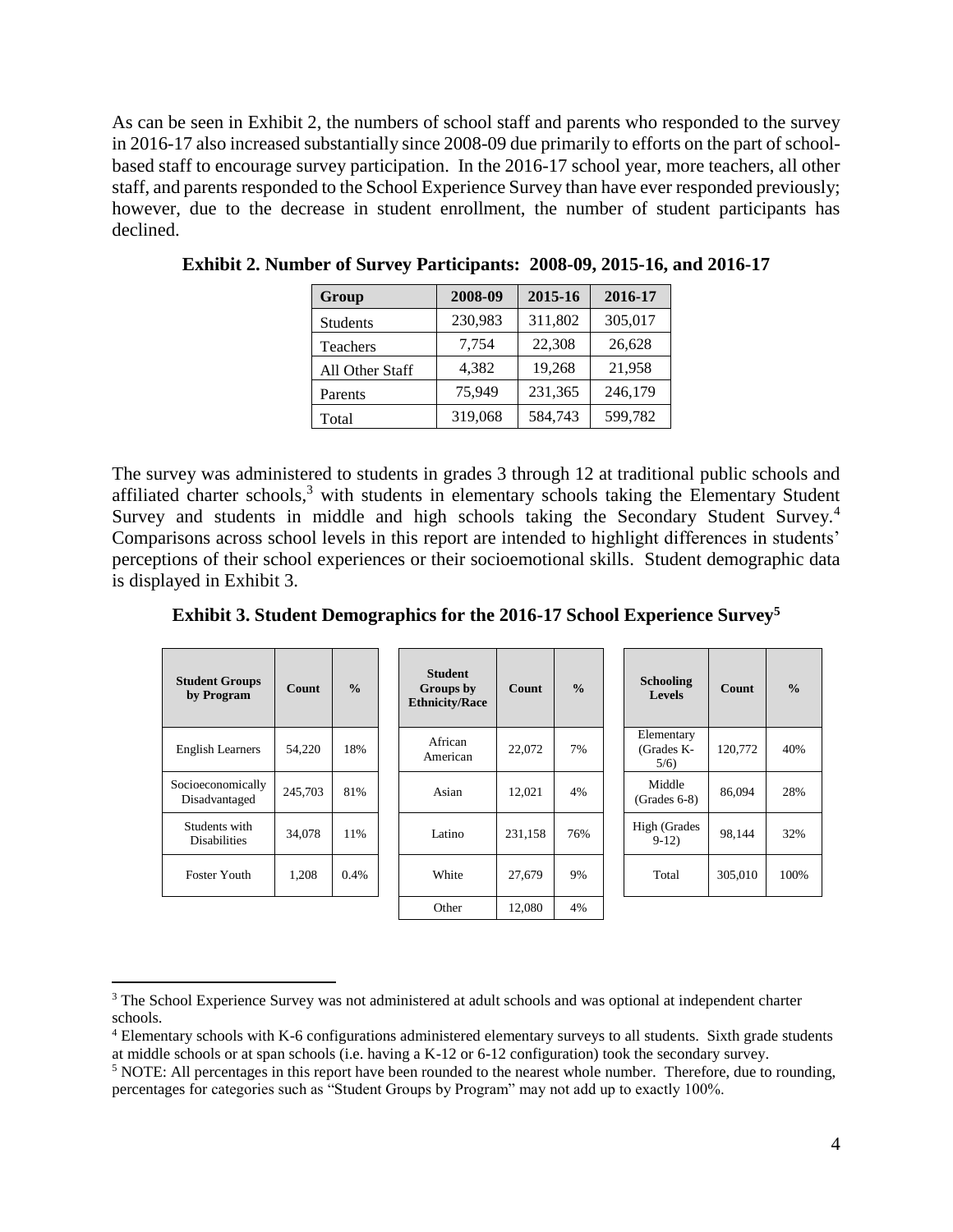# **College Preparedness**

The link between expectations for college attendance and postsecondary educational status has been well established.<sup>6</sup> To address this relationship, all respondents were asked if they agreed with the statement, "Most adults at this school expect students to attend college." Among all students, agreement moved only slightly from 78% to 79% between the first year this question was asked on the SES (2013-14) and the 2016-17 administration year. Rates of agreement increased to at least 95% among all adult groups (parents, teachers, principals, and all other staff) in 2015-16, but decreased among all adult groups in 2016-17 (Exhibit 4).



#### **Exhibit 4. Respondents Who Agreed that Most Adults at School Expect Students to Go to College: 7 2013-14, 2015-16, and 2016-17<sup>8</sup>**

 $\overline{a}$ 

Parents Teachers Principals All Other Staff

 $6$  Brenner & Mistry, 2007; Gregory & Huang, 2013

<sup>7</sup> In this report, the phrase "agreed with" refers to the percentage of elementary students who selected "agree a little" or "agree a lot" and the percentage of secondary students who selected "agree" or "strongly agree."

<sup>8</sup> Throughout this report, the two primary baselines used for comparative purposes to the 2016-17 SES results will be the year that a survey item was *first* administered (e.g., 2008-09) as well as last year's (2015-16) SES administration of the item being reported. Because some items were introduced *after* the very first SES back in 2008-09, the comparison baselines may differ from one item to the next.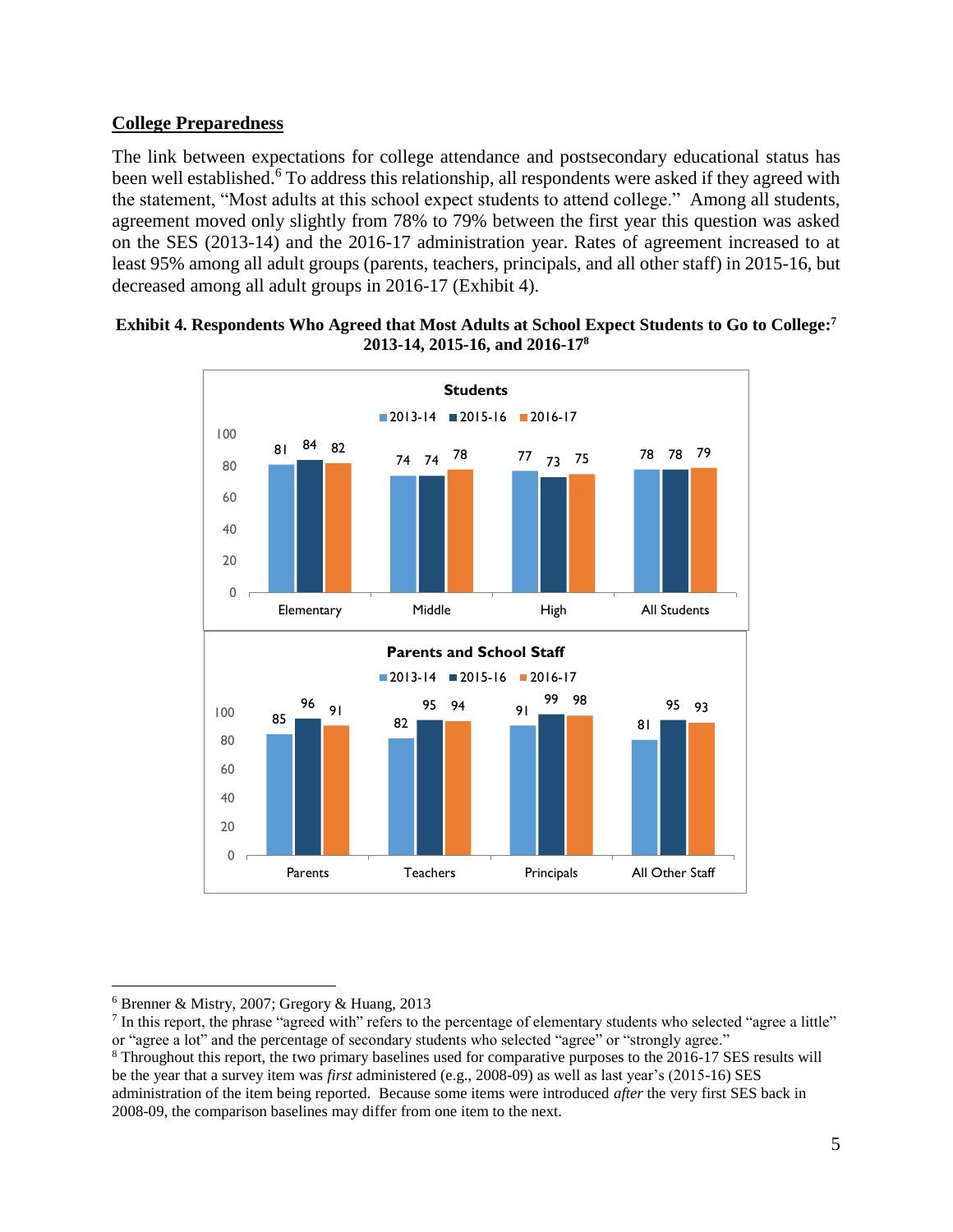To address the goal of college and career preparedness, all students were asked to name the highest level of education they planned to complete. Exhibit 5 shows the future plans for secondary students. Both the "2-year college" and "4-year college or beyond" rates increased as students' schooling level increased, from 63% of both categories for middle school to 72% for high school students. With respect to  $12<sup>th</sup>$  graders, 80% reported planning to go to college.

For the 2016-17 administration, the School Experience Survey asked respondents for the first time whether they planned to graduate from high school. There were 1,024 (about 1%) middle school students and 839 (about 1%) high school students who answered that they would *not* complete their high school education. Of all the 12th grade high school students who responded, 137 students indicated that they would not complete high school. These students' response to this question is notable because the Secondary Student Survey was administered only a few months before the Class of 2017 graduation ceremony.



### **Exhibit 5. Highest Level of Education Secondary Students Plan to Complete: 2016-17**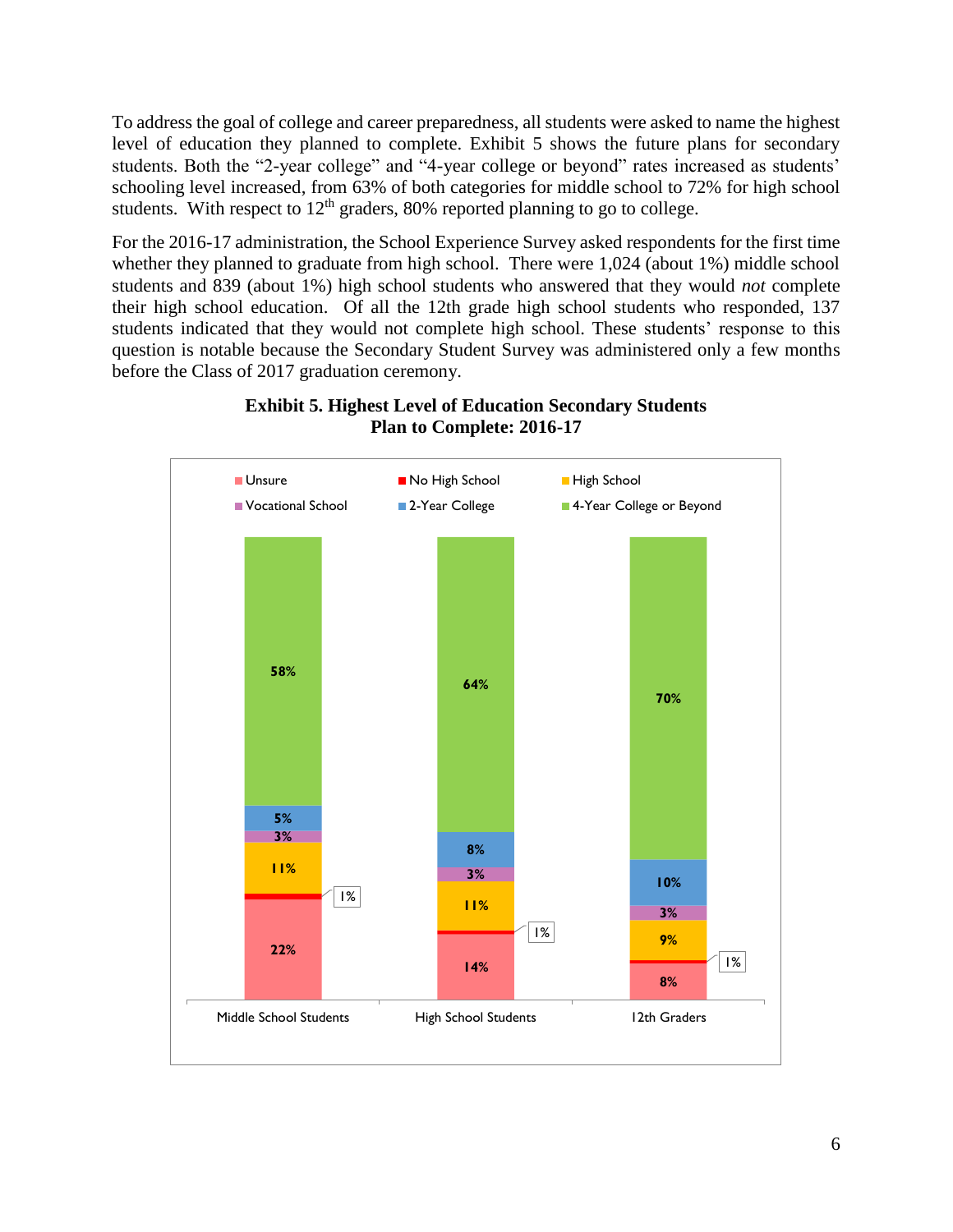Exhibit 6 shows the percentage of students who plan to complete a four-year college degree or beyond. The results for this question were lower for all school levels compared to last year including 12th graders. We included  $12<sup>th</sup>$  graders in this analysis as they are most likely to have concrete plans for college.



**Exhibit 6. Students Who Planned to Complete a Four-Year Degree or Beyond: 2015-16 to 2016-17** 

Secondary students were also asked about their school experiences and expectations for college. As can be seen in Exhibit 7, approximately three-fourths of the high school students and two-thirds of the middle school students know what A-G classes they need to take and pass to get into college. Between 50% and 60% of the secondary students indicated that adults at the school had talked to them about future college and career choices and details about getting into college.

# **Exhibit 7. Secondary Students Who Agreed with the Following Statements about College and Career: 2016-17**



*Note: At the secondary level, response options "agree" and "strongly agree" were combined.*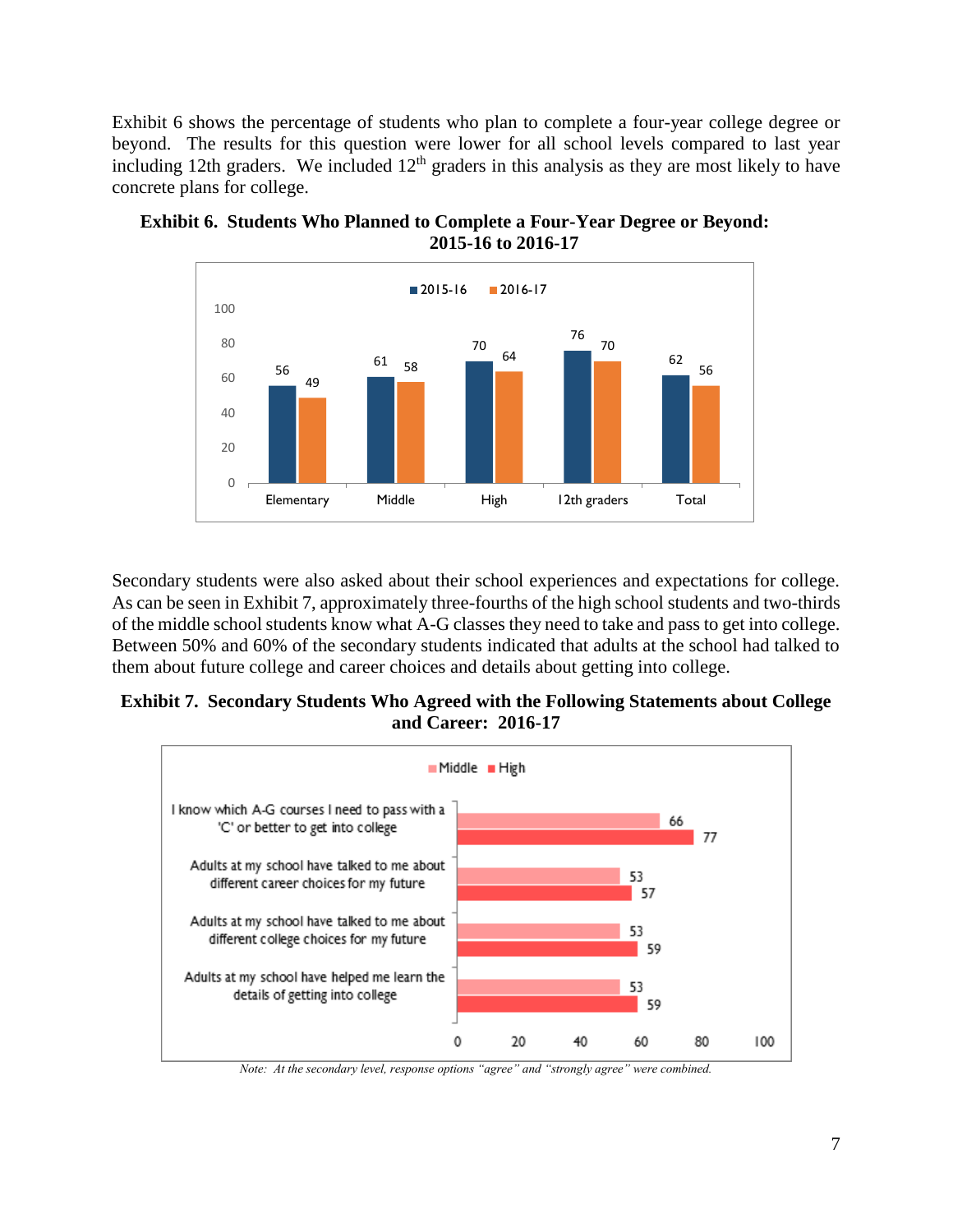Secondary students commonly start accruing A-G credits in  $9<sup>th</sup>$  grade. Exhibit 8 shows the percentages of high school students who indicated that they know which A-G courses they need to take to get into college. There has been a 6 percentage point increase since the 2014-15 administration (which was the first year this item was presented on the SES).





The 2016-17 SES data regarding high school students' knowledge about their A-G course sequence was further linked to their actual A-G completion data. As of May 2017, 74% of students who agreed that they know "which A-G course they need to take to get into college" are actually on track to complete their A-G requirements. In contrast, the A-G on track rate for those who have little to no knowledge on their A-G course sequence is only 57%, resulting in a gap of 17 percentage points between these two groups of students (see Exhibit 9).



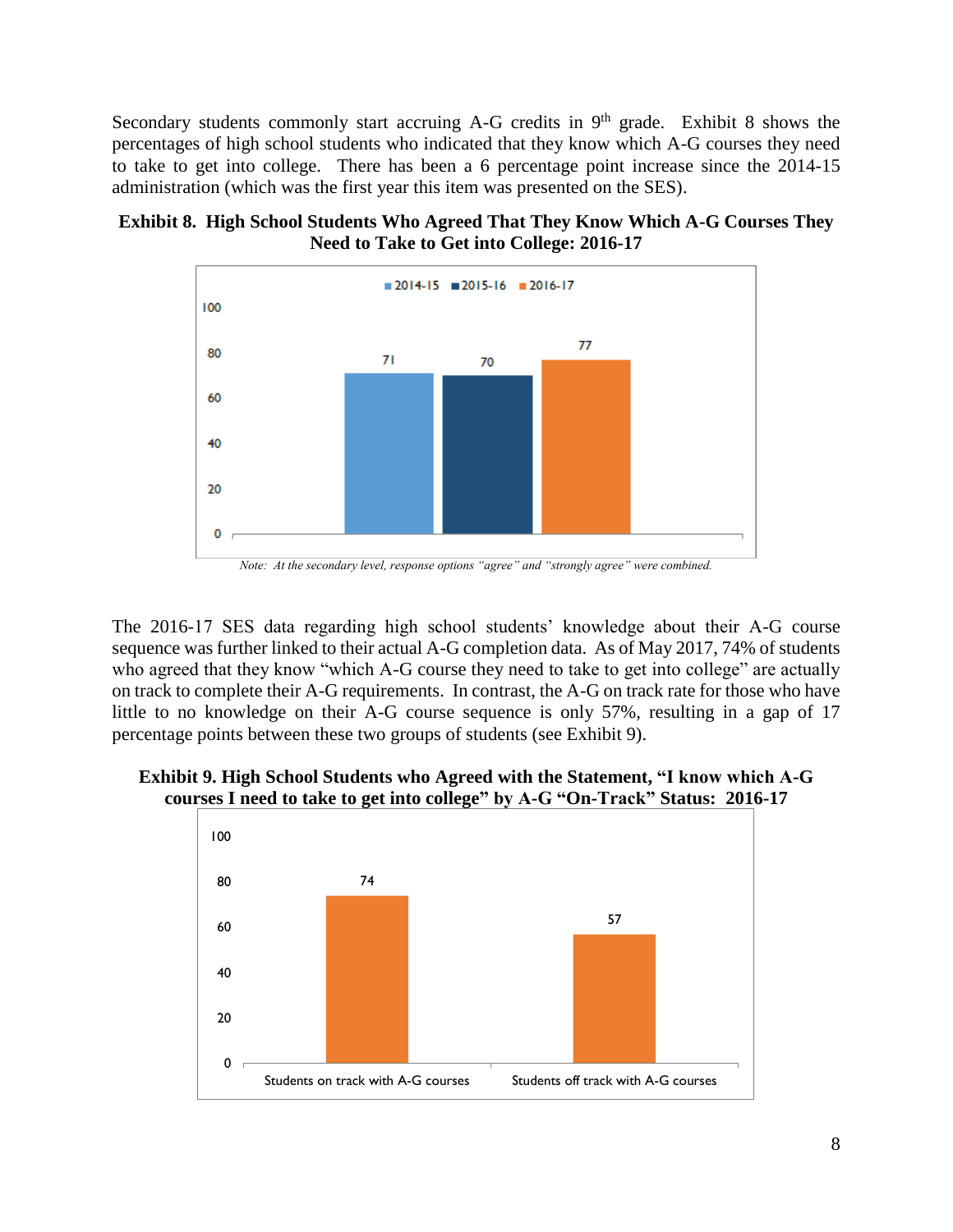Among all school survey items, the question that has the strongest relationship with high school students' knowledge regarding A-G courses is whether adults at school expect students to go to college. Exhibit 10 shows that students who feel most adults at their school expect them to go to college are much more likely to know which A-G courses they need than those who do not feel the same. While 88% of high school students who perceive that adults at their school expect them to go to college know what A-G courses they need, only 47% of students who do not perceive that adults at their school expect them to go to college know what A-G courses they need. Thus, a 41 percentage point gap exists between these two groups.

# **Exhibit 10. Relationship between High School Students' Knowledge of A-G Requirements and Perception that Adults Expect Them to go to College: 2016-17**



High school parents were also asked if staff at their child's school helped them to understand which A-G courses students needed to graduate from high school. Compared to the results of 2014-15, there was a 4 percentage point increase in the percent of parents who indicated that school staff were helpful in explaining which A-G courses were needed for graduation; however, there was a 3 percentage point decrease in comparison to last year's results. Similarly, while Exhibit 11 shows notable increases between 2013-14 (baseline) and 2016-17 in the support received by parents of  $12<sup>th</sup>$  graders with respect to completing college and financial aid applications, there were no changes in these percentages compared to last year<sup>9</sup>.

 $\overline{a}$ <sup>9</sup> We had marked increases in the number of parents participating in the SES Parent Survey between 2014-15 and 2016-17; thus, recent changes to percent agreement could simply reflect the view of a larger (e.g., more representative) percentage of LAUSD parents overall rather than actual changes in opinions over time.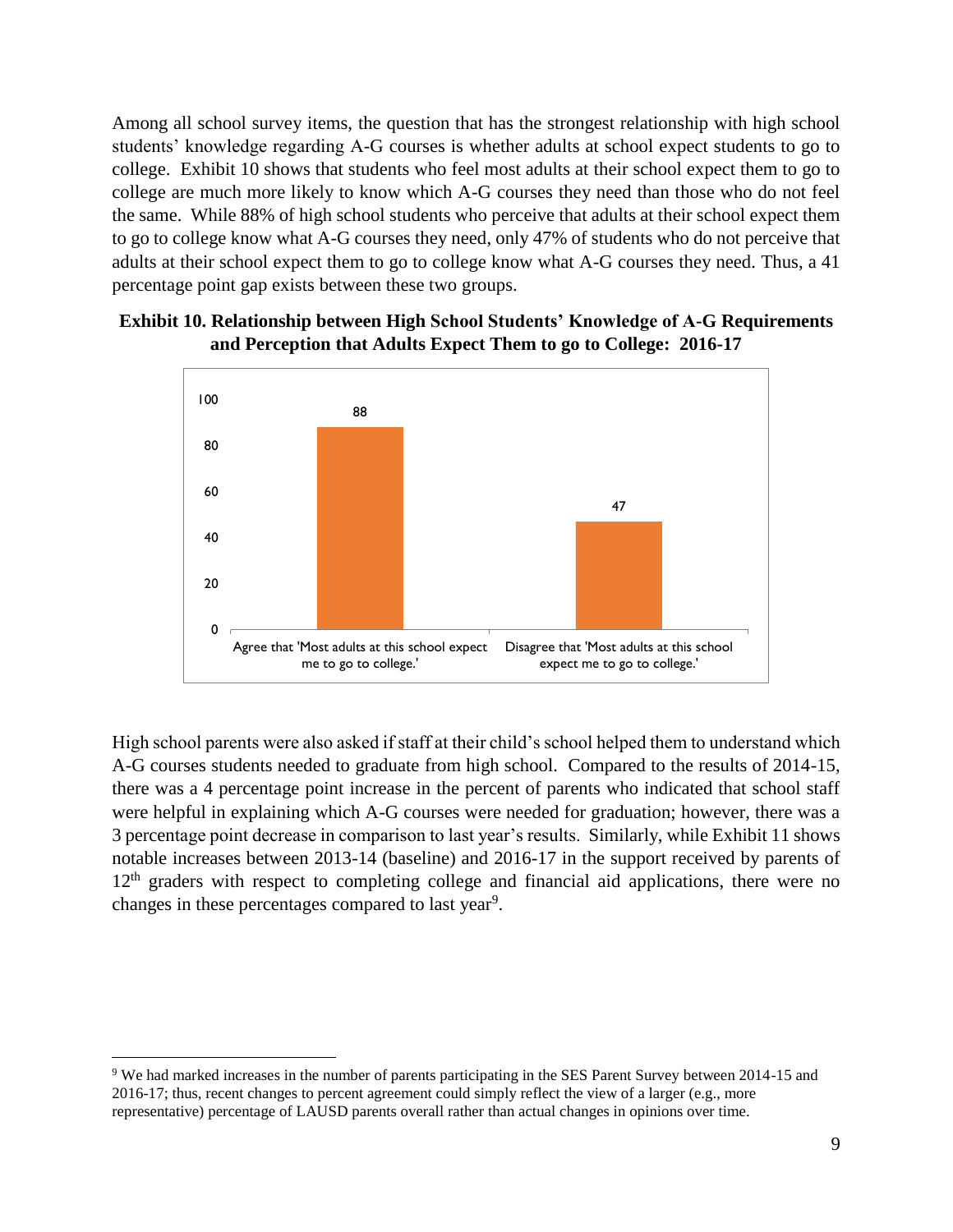#### **Exhibit 11. Parents Who Agreed with the Following Statements about School Staff: 2013-14 to 2016-17**



*\*Note: This question was not asked in 2013-14*

# **Academic Support**

Academic (as well as social and informational) support has been shown to have a positive effect on student learning.<sup>10</sup> Academic support is crucial in preparing students for college and career readiness. 11 This section provides highlights from key items relating to academic support. Results are reported separately for each of the following three surveys: Elementary Students, Secondary Students, and School Staff.

#### *Elementary Students*

Exhibit 12 shows the responses of elementary students when asked a series of questions relating to academic support. As noted below, 84% of elementary students in 2016-17 agreed that "teachers go out of their way to help students." This percentage has remained relatively stable since 2014- 15. Similarly, the percent agreement that "teachers work hard to help students with their school

<sup>10</sup> Tennant, et al., 2015

<sup>11</sup> Venezia & Jaeger, 2013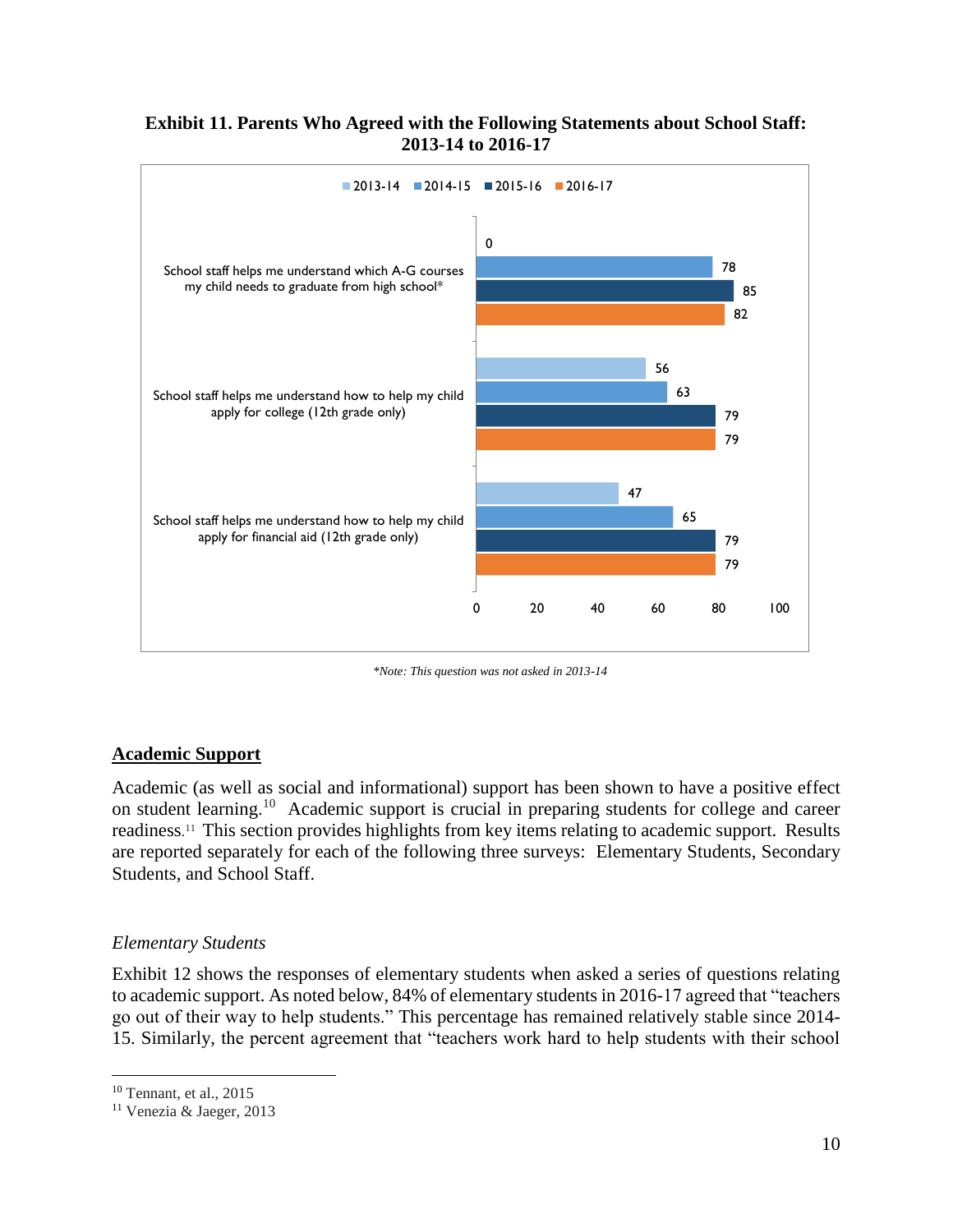work when they need it" and that "this school helps all students be successful" has remained stable since 2014-15, with 89% of elementary students agreeing with these statements in 2016-17.



**Exhibit 12. Academic Support as Perceived by Elementary Students: 2014-15<sup>12</sup> to 2016-17**

*Note: At the elementary level, response options "yes, most of the time" and "yes, all of the time" were combined.*

# *Secondary Students*

 $\overline{a}$ 

As can be observed in Exhibit 13, between the 2014-15 and 2016-17 SES administrations, there was a decrease in the percent of middle and high school students who agreed that teachers went out of their way to help students (down 7 and 13 percentage points respectively for both groups). Over that same period of time, there was also a decrease in the percent of both middle school (down 12 points from 72% to 60%) and high school (down 4 points from 68% to 64%) students who agreed that teachers worked hard to help students with their schoolwork when they needed it. In terms of these students' perception that their school promoted academic success for all students, middle school agreement went up from 71% in 2014-15 to 73% in 2016-17, and high school agreement went down from 73% to 71% during those same years.

<sup>&</sup>lt;sup>12</sup> 2014-15 was the first year these items appeared on the SES.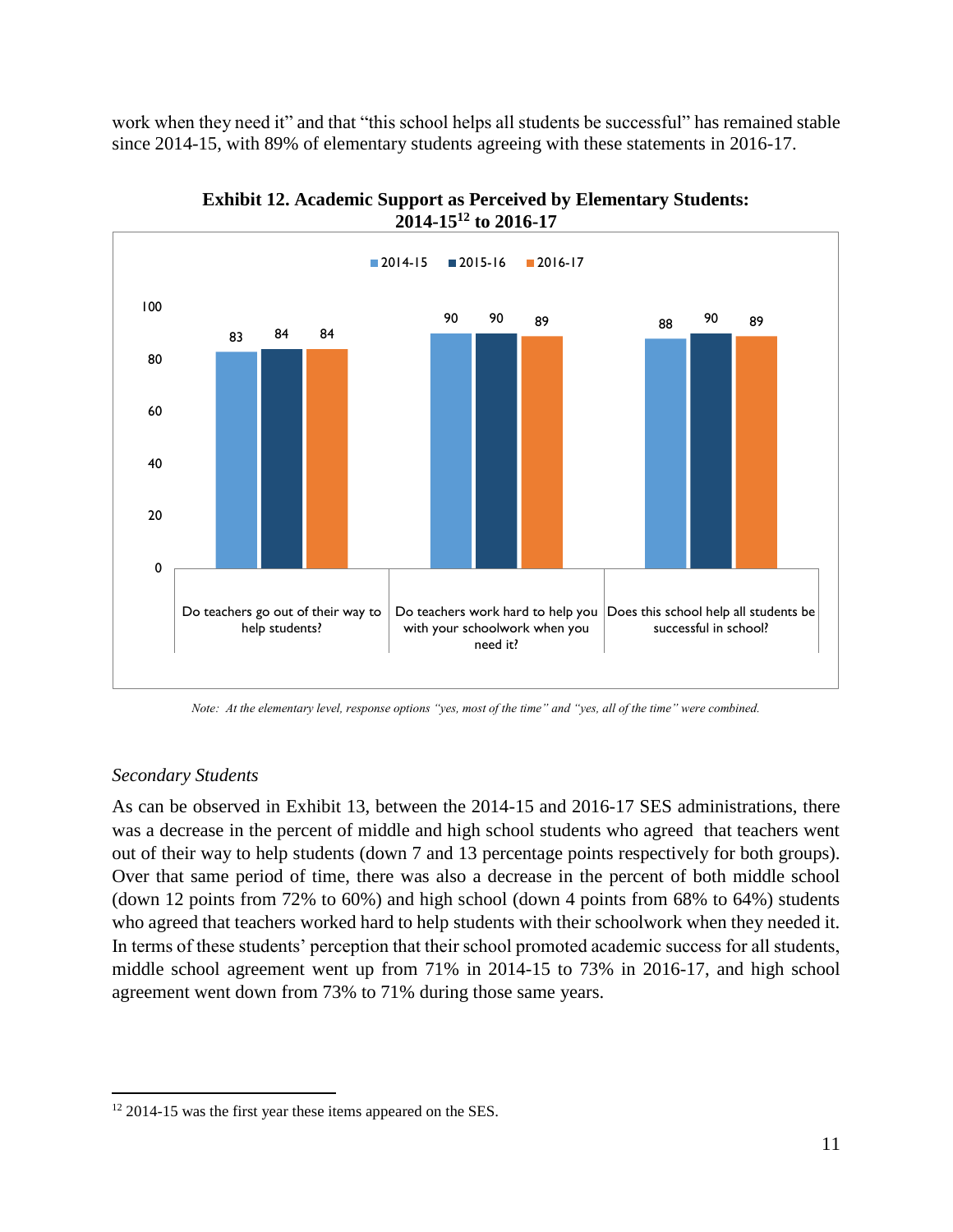

**Exhibit 13. Academic Support as Perceived by Secondary Students: 2014-15 to 2016-17**

*Note: At the secondary level, response options "agree" and "strongly agree" were combined.*

# *School Staff*

School staff were also asked a series of questions about academic support at school. Nearly all the school staff across elementary, middle and high school levels agreed that their school promoted academic success for all students. Compared to results from baseline year 2012-13, the percentage of school staff who agreed with the statement, "This school promotes academic success for all students" went up 10 percentage points to 95% for elementary and up 9 percentage points to 91% for middle and high school in 2016-17.

# **Exhibit 14. Staff Who Agreed that Their School Promotes Academic Success for All Students: 2012-13, 2015-16, and 2016-17**



*Note: this question was first asked in 2012-13.*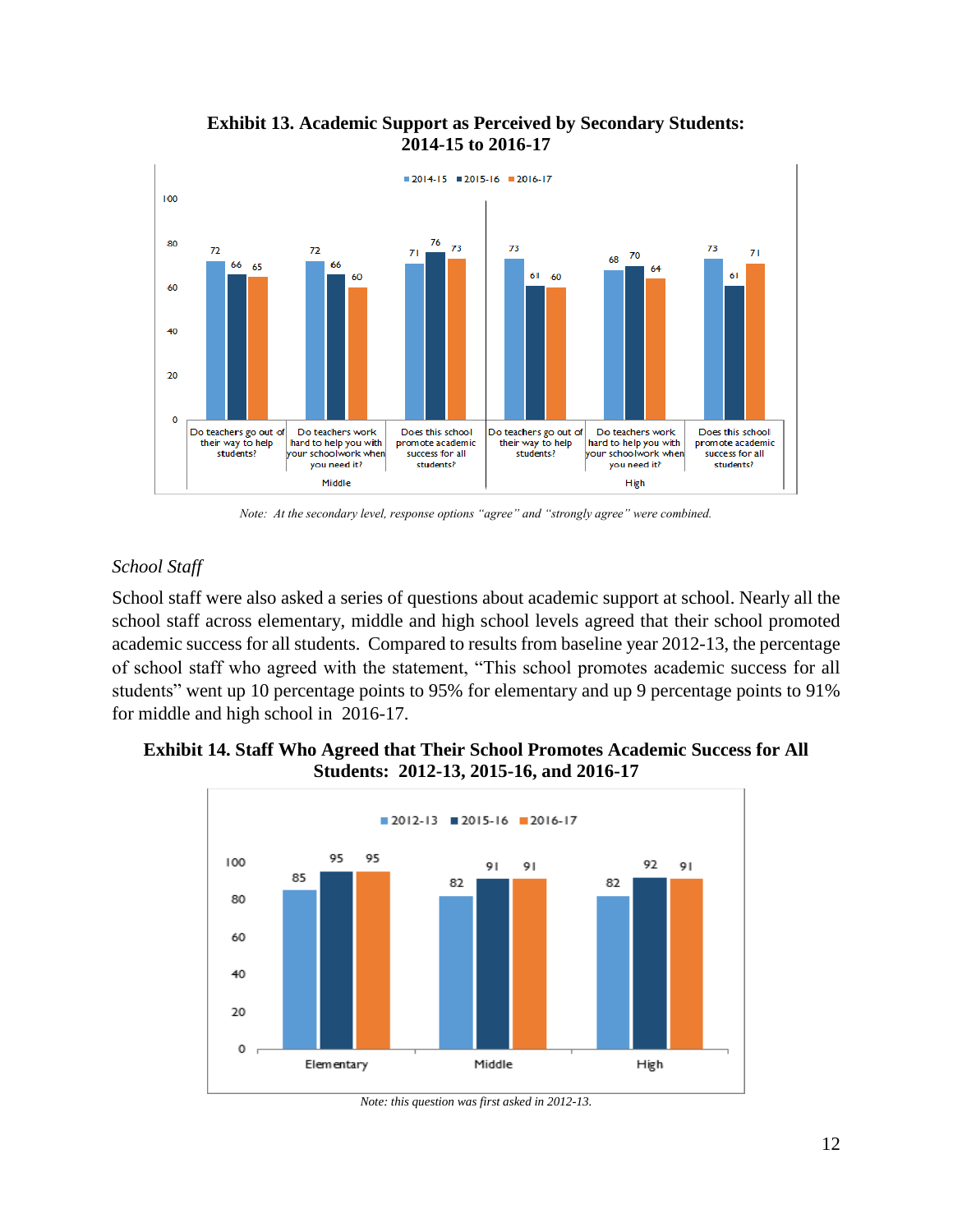# *Cognitive Engagement*

In addition to school academic support, opportunity for students' cognitive engagement is an essential element in promoting academic success.<sup>13</sup> To measure cognitive engagement, students were asked about their learning experience in the classroom. The questions presented in Exhibit 15 were asked for the first time in 2016-17, and the percent agreement for the cognitive engagement questions ranged from 72% to 78% for elementary school students.

# **Exhibit 15. Elementary Students Who Agreed with Cognitive Engagement Statements: 2016-17**



*Note: At the elementary level, response options "yes, most of the time" and "yes, all of the time" were combined.*

Regarding secondary students, Exhibit 16 shows that middle and high school students were similar in their views regarding opportunities for cognitive engagement and the percent agreement was lowest for learning how to solve problems in new ways (middle school: 50% and high school: 51%) and highest for working on projects or assignments with other students (middle school: 62% and high school: 61%).

<sup>&</sup>lt;sup>13</sup> Harbour, Evanovich, Sweigart, & Hughes, 2015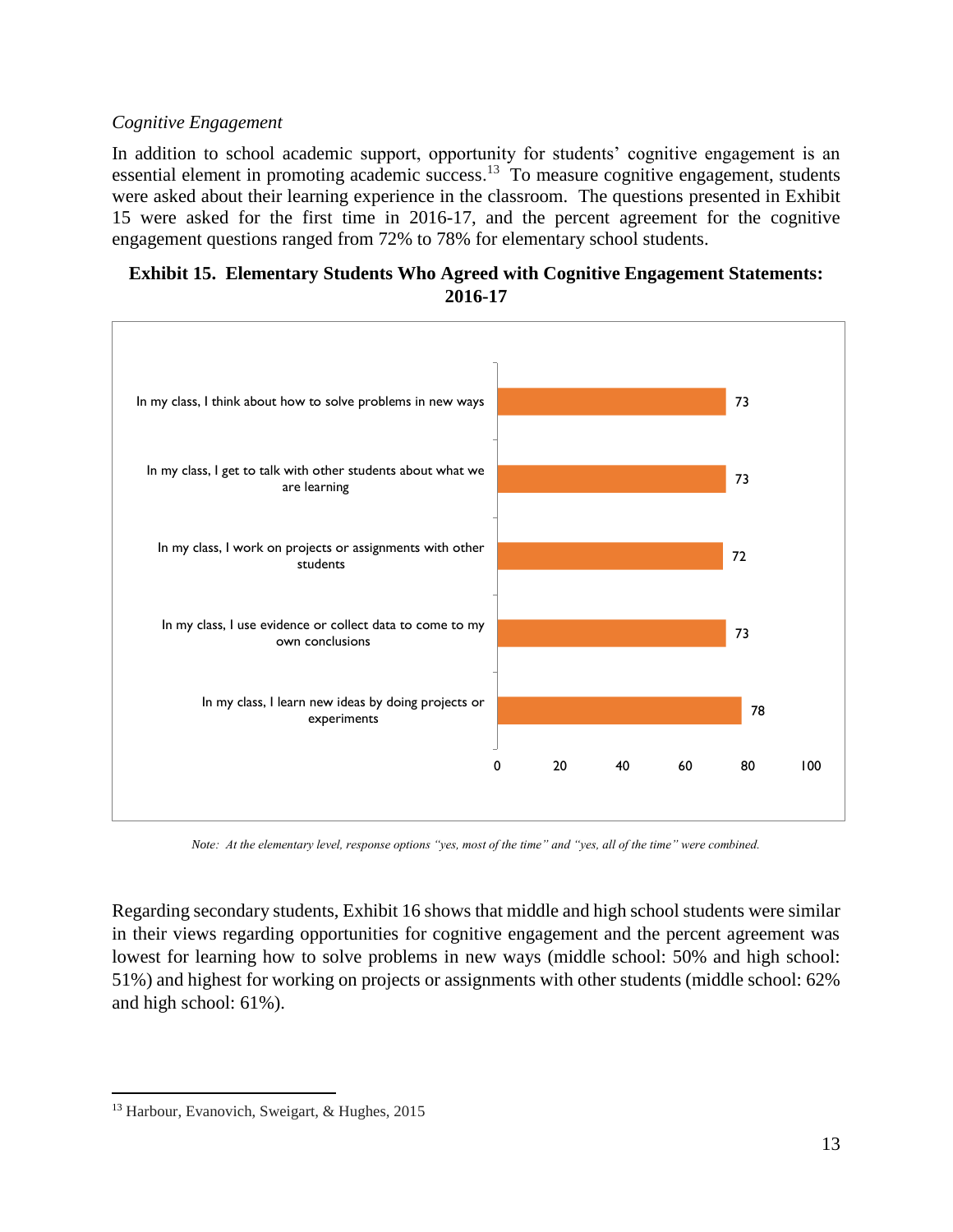### **Exhibit 16. Secondary Students Who Agreed with Cognitive Engagement Statements: 2016-17**



### *School Staff Communication with Parents*

There was a marked decrease (73% in 2013-14 down to 63% in 2016-17) in the percentage of middle school parents reporting that teachers let them know about their children's academic progress on a frequent basis. Elementary and high school parents' response to the same item yielded a slight increase compared to last year (up 1 and 3 percentage points, respectively) as shown in [Exhibit 1](#page-13-0)7. Elementary parents reported the most frequent progress reporting from teachers while high school parents reported the least frequent progress reporting.

#### <span id="page-13-0"></span>**Exhibit 17. Parents Who Said Teachers Let Them Know about Their Children's Progress "Often" or "Very Often:" 2013-14, 2015-16, and 2016-17**

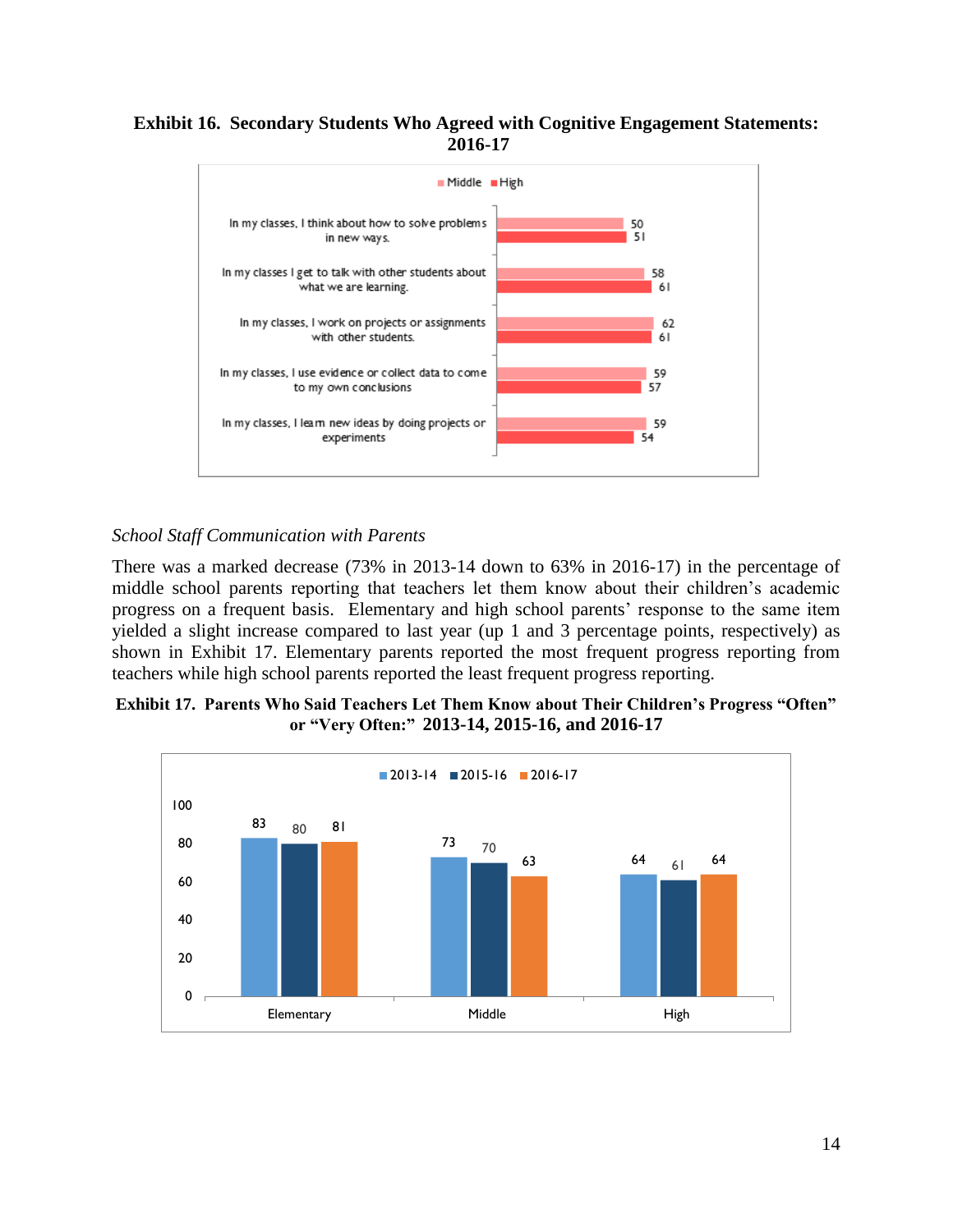Teachers and parents of English learners were asked how frequently they share or receive information about students' progress towards *Reclassification as Fluent English Proficient* (RFEP). Exhibit 18 shows that only 37% of elementary parents, 12% of middle school parents, and 12% of high school parents received information about their child's progress at least twice a year in 2016-17. This represents a sharp drop from 2015-16 for middle and high school parents (from 32% to 12%). Among parents, receiving information about English learners was most frequent at elementary schools.

In contrast to parent reports, teachers reported more frequent sharing of information about English learners' progress in 2016-17 than they did the prior year. This could be explained by possible different interpretations of the question by the two stakeholder groups. For example, the communications parents are receiving are perhaps not clearly distinguished from other communications or perhaps teachers are not providing information as frequently as parents would like.





# *Access to Technology*

Technology has become an integral part of our schools from instruction to test taking to taking this survey. The District continues to work towards ensuring that all students are computer literate and prepared for a technology-oriented society. The Instructional Technology Initiative (ITI) was launched in 2013-14 to ensure that all students have access to  $21<sup>st</sup>$  century technology. In 2016-17, 103 LAUSD schools were designated as ITI schools. These schools have specific instructional technology plans, and students at these schools are provided with one-to-one mobile computing devices (e.g., Chromebooks and iPads) for use in the classroom and at home. It bears noting that many other schools also have access to these devices and increasing numbers of schools are designated as ITI schools every year.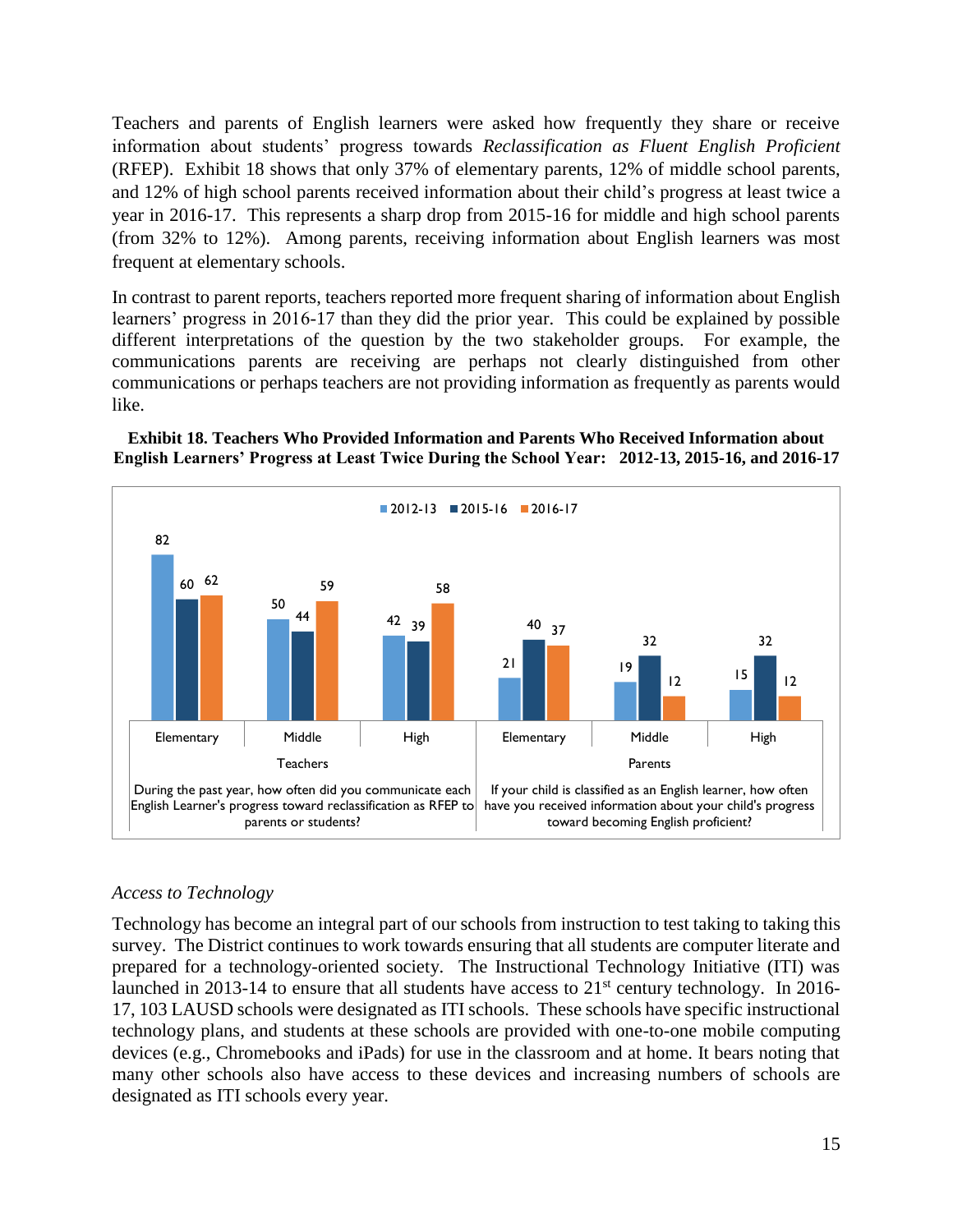Teachers were asked about their use of technology in instruction. As shown in Exhibit 19, teachers were confident in their abilities to integrate technology into their instruction. At the elementary school level, ITI teachers (92%) were more likely than non-ITI teachers (88%) to report being confident with technology integration in the classroom. At the middle school level, the results were similar (ITI 93% vs. non-ITI 91%) while at the high school level, the percentage rates were the same (93%).



**Exhibit 19. Teachers Who Felt Confident Integrating Technology into their Instruction: 2016-17**

Over 80% of the teachers felt confident using digital tools to personalize learning activities (Exhibit 20). Teachers at the elementary and middle school levels were more confident in ITI schools. There was a 5 percentage point difference in elementary school and a 3 percentage point difference in middle school. At the high school level, there was no difference.





*Note: Survey response options "agree" and "strongly agree" were combined to represent percentage of teachers who were confident using digital tools to personalize learning.*

*Note: Survey response options "agree" and "strongly agree" were combined to represent percentage of teachers who were confident integrating technology into their instruction.*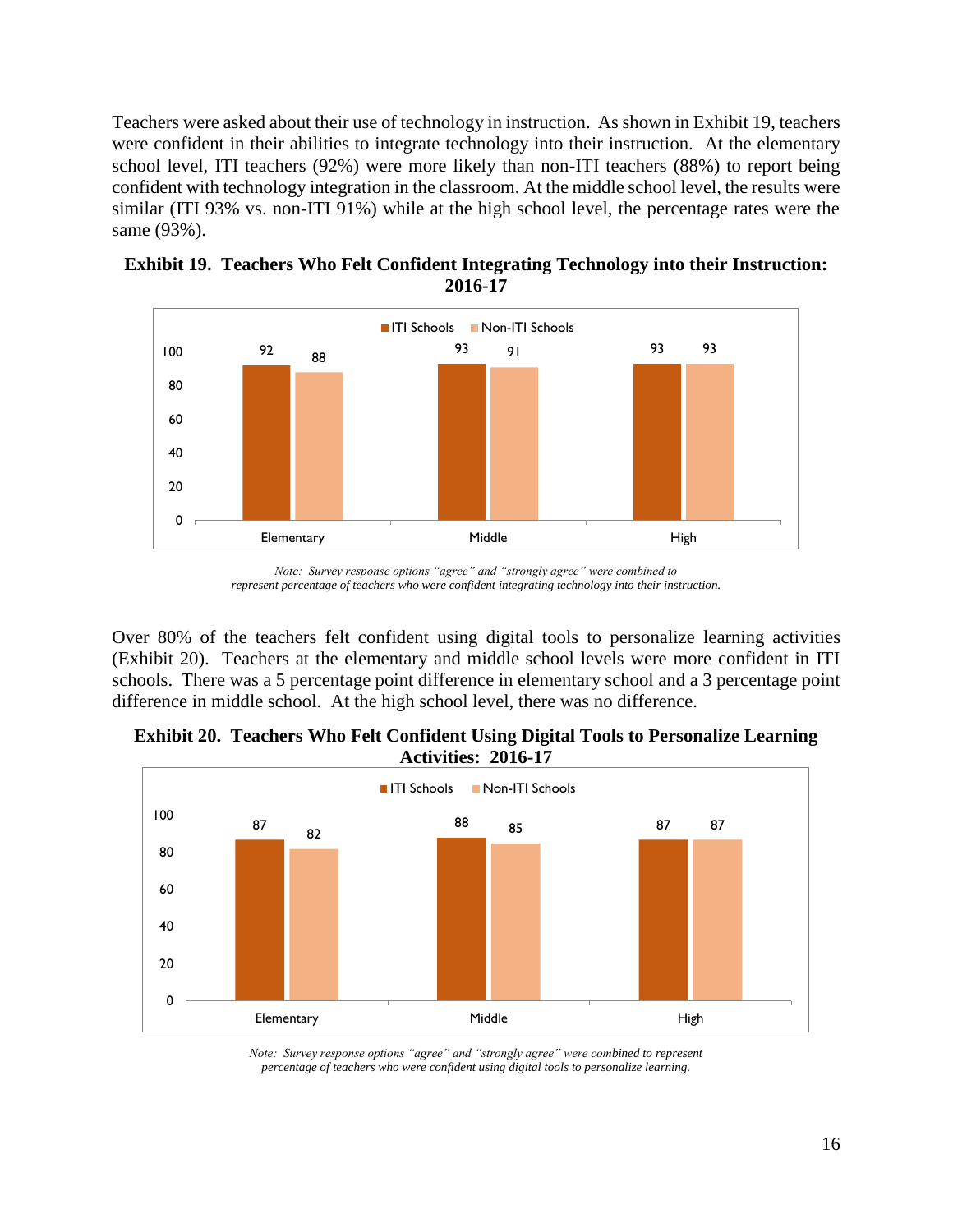Students were also asked about their use of technology (Exhibit 21). Close to 90% of students indicated that they know how to use the Internet to find information. Knowledge about how to use the Internet was high at all three levels and at both ITI and non-ITI schools. Elementary students (81%) were most comfortable taking tests on devices such as an iPad, lap top, or desk top computer whereas high school students (65%) felt the least comfortable doing so. At the elementary and high school levels there was no difference between ITI and non-ITI schools. At the middle school level, there was a 4 percentage point difference favoring non-ITI schools.



**Exhibit 21. Students Who Agreed with Statements about Technology: 2016-17**<sup>14</sup>

Parents were also asked about their use and their child's use of technology (Exhibits 22 to 23). The vast majority of parents reported accessing the Internet weekly in 2015-16 and 2016-17. There was a slight increase over the last two years; however, there was a large increase in parents reporting Internet access since this question was first asked back in 2010-11.





 $\overline{a}$ <sup>14</sup> These questions were new in 2016-17.

*Note: At the elementary level, response options "agree a little" and "agree a lot" were combined and at the secondary level, "agree" and "agree strongly" were combined.* 

<sup>&</sup>lt;sup>15</sup> This question was first asked on the 2010-11 survey.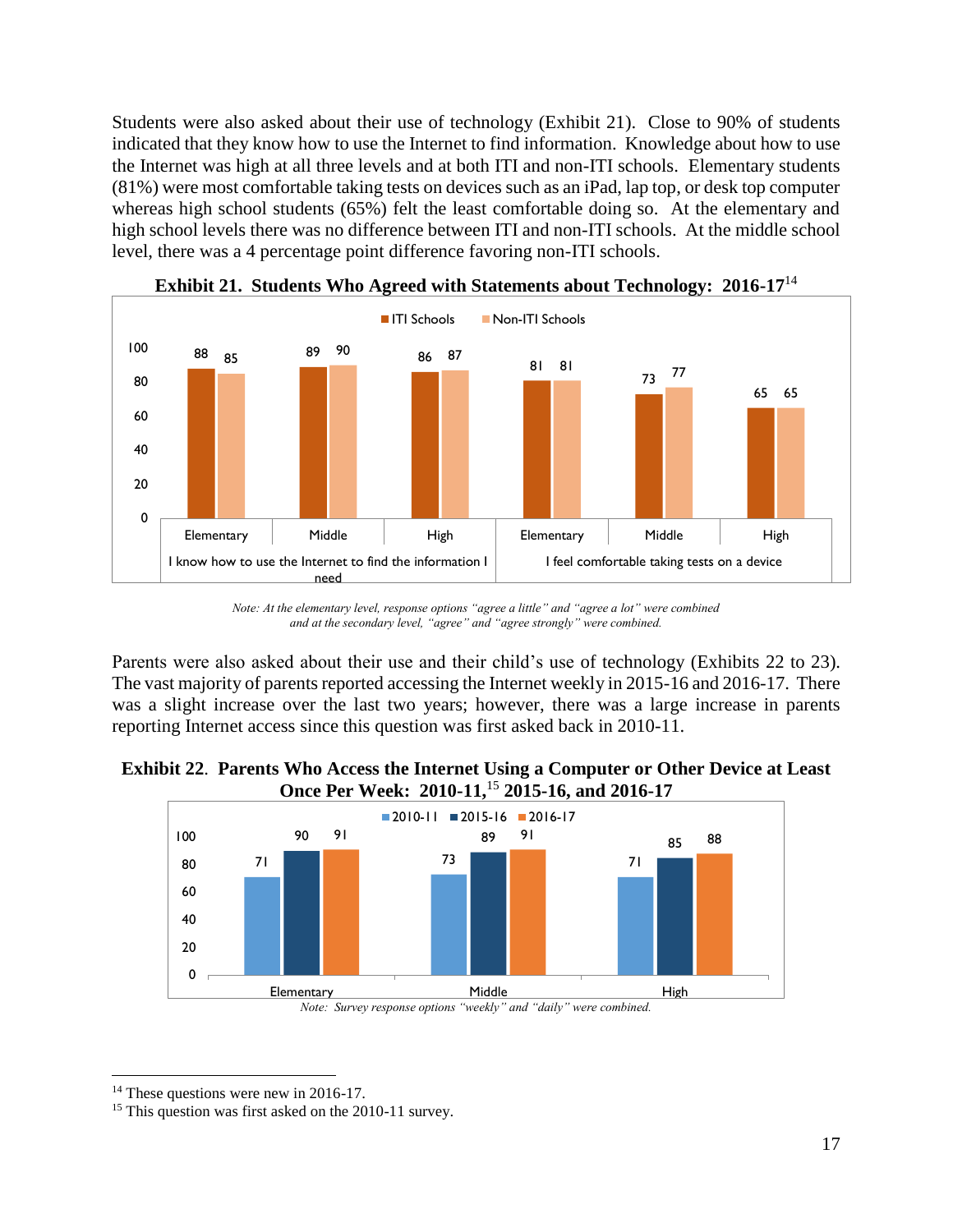At all three school levels, parents indicated that their child's use of technology to complete assignments outside of school had increased from 2015-16 to 2016-17. They increased 10 percentage points in elementary school, 6 percentage points in middle school, and 4 percentage points in high school. High school students were most likely to use technology to complete assignments followed by middle school students. Elementary students were least likely to use technology; however, they showed the largest gain (up 10 percentage points) since 2015-16.





*Note: Survey response options "weekly" and "daily" were combined. This question first appeared on the survey in 2015-16.*

Parents were asked how comfortable they felt supporting their child's use of technology at home. As displayed in Exhibit 24, this rate was high for both years across all three levels.





*Note: Survey response options "somewhat confident" and "very confident" were combined.* 

 $\overline{a}$ <sup>16</sup> *This question first appeared on the survey in 2015-16.*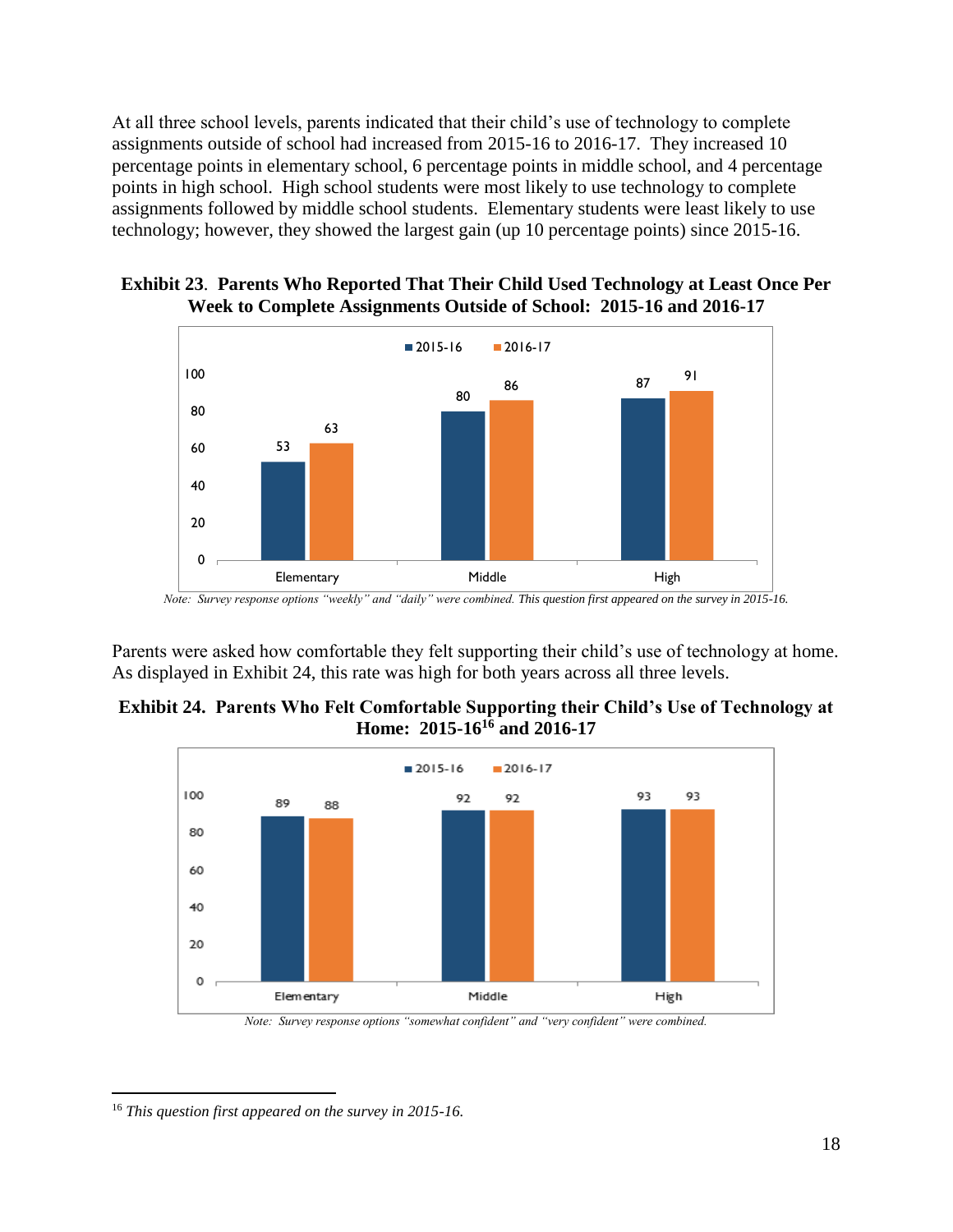### **School Climate**

The domain entitled School Climate contains five areas: *Connectedness, Parent Involvement, Safety, Expectations for Behavior,* and *Bullying*. School staff and parents talked about how they perceived the school climate for students and for themselves.

### *Connectedness*

Students who experience school connectedness believe teachers care about their learning, believe that education matters, like school, have friends at school, and believe that discipline is fair.<sup>17</sup> In addition, when students feel connected to school, they are less likely to skip school or be involved in fighting, bullying, and vandalism.<sup>18</sup> Students are also more likely to succeed academically and graduate. 19

As can be noted in Exhibit 25, in 2016-17, elementary school students were generally happy to be at school (84%), felt close to people at their school (66%), and felt like they were a part of their school (79%). There has been a slight decrease from 2015-16 to 2016-17 on all three items.



# **Exhibit 25. Elementary Students Who Feel Connected to Their School: 2014-15<sup>20</sup> to 2016-17**

*Note: Response options "yes, most of the time" and "yes, all of the time" were combined.* 

<sup>&</sup>lt;sup>17</sup> Grover, Limber, & Boberiene, 2015

<sup>18</sup> Kutsyuruba, Klinger, & Hussain, 2015

 $19$  Grover et al., 2015

<sup>20</sup> *This question first appeared on the survey in 2014-15.*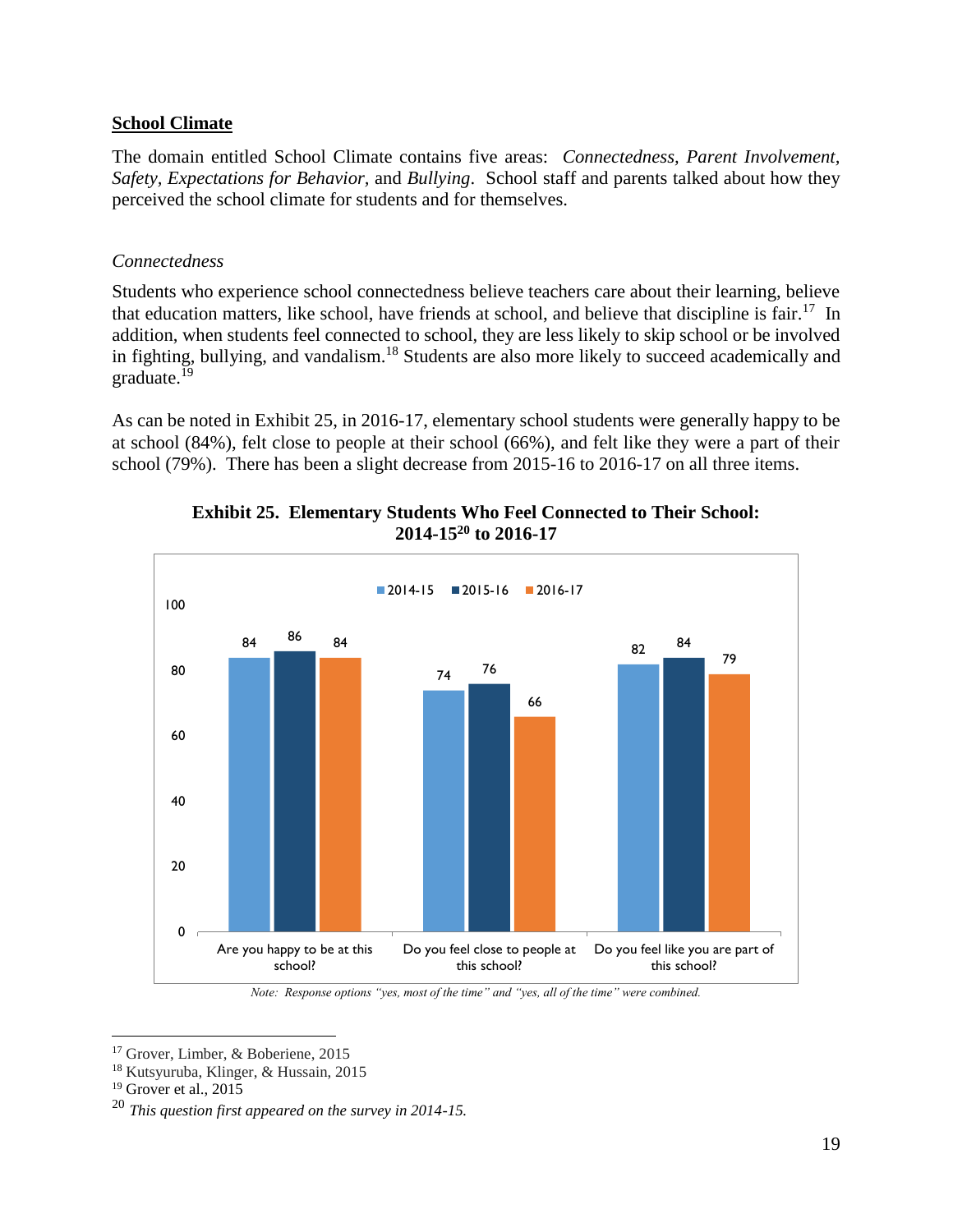Middle and high school students experienced an upward trend from 2014-15 to 2016-17 with respect to being happy at school as did middle school students with respect to feeling close to people at school and feeling like a part of the school. High school students experienced a dip in 2015-16 but experienced an increase since 2014-15.





Exhibit 27 shows that all three groups (elementary: 85%; middle: 89%; and high school: 89%) recognized staff efforts to create a positive environment. Only 58% of the elementary and middle school students agreed that students at their school were kind to one another, while 71% of students in high school agreed that students were kind to one another.



**Exhibit 27. Students Reporting Caring and Kindness: 2016-17**

*Note: At the elementary level, response options "yes, most of the time" and "yes, all of the time" were combined. At the secondary level, response options "agree" and "strongly agree" were combined.*

*Note: Response options "agree" and "strongly agree" were combined. This question first appeared on the survey in 2014-15.*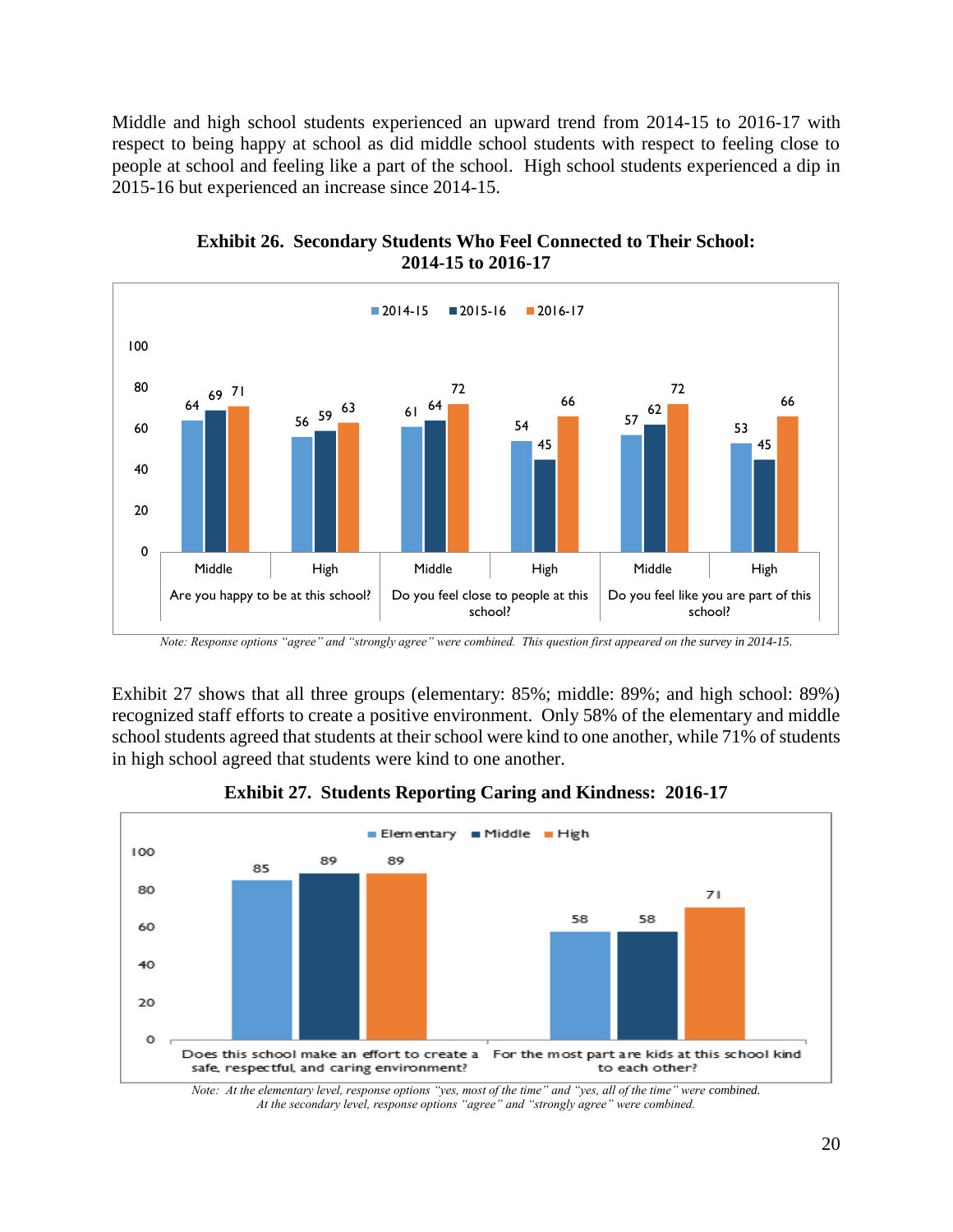School staff responses to the survey item, "Adults at this school recognize students who are kind and helpful." were higher than corresponding student responses in elementary (9 percentage point difference), middle (22 point difference), and high school (24 point difference).



**Exhibit 28. Student and Staff Perceptions of "Adults at this school recognize students who are kind and helpful:" 2016-17**

*Note: At the elementary level, response options "yes, most of the time" and "yes, all of the time" were combined. For secondary students and for all staff, response options "agree" and "strongly agree" were combined.*

School staff perceptions of a positive school climate has been shown to correlate negatively with suspensions/expulsion rates and positively with academic achievement.<sup>21</sup> Exhibit 29 shows that staff at all schooling levels reported that their school was a supporting and inviting place for staff to work and students to learn. In 2016-17, staff reported at least 93% agreement that their school was supportive and inviting for staff and at least 83% agreement that their school was supportive and inviting for students. Staff reported an increase from 2015-16 to 2016-17 at all three levels for staff whereas they reported a decrease at all three levels for students.



**Exhibit 29. Staff Perceptions of Schools as Supportive and Inviting: 2015-16 and 2016-17**

*Note: Response options "agree" and "strongly agree" were combined.*

 $\overline{a}$ <sup>21</sup> Bear, Yang, Pell, & Gaskins, 2014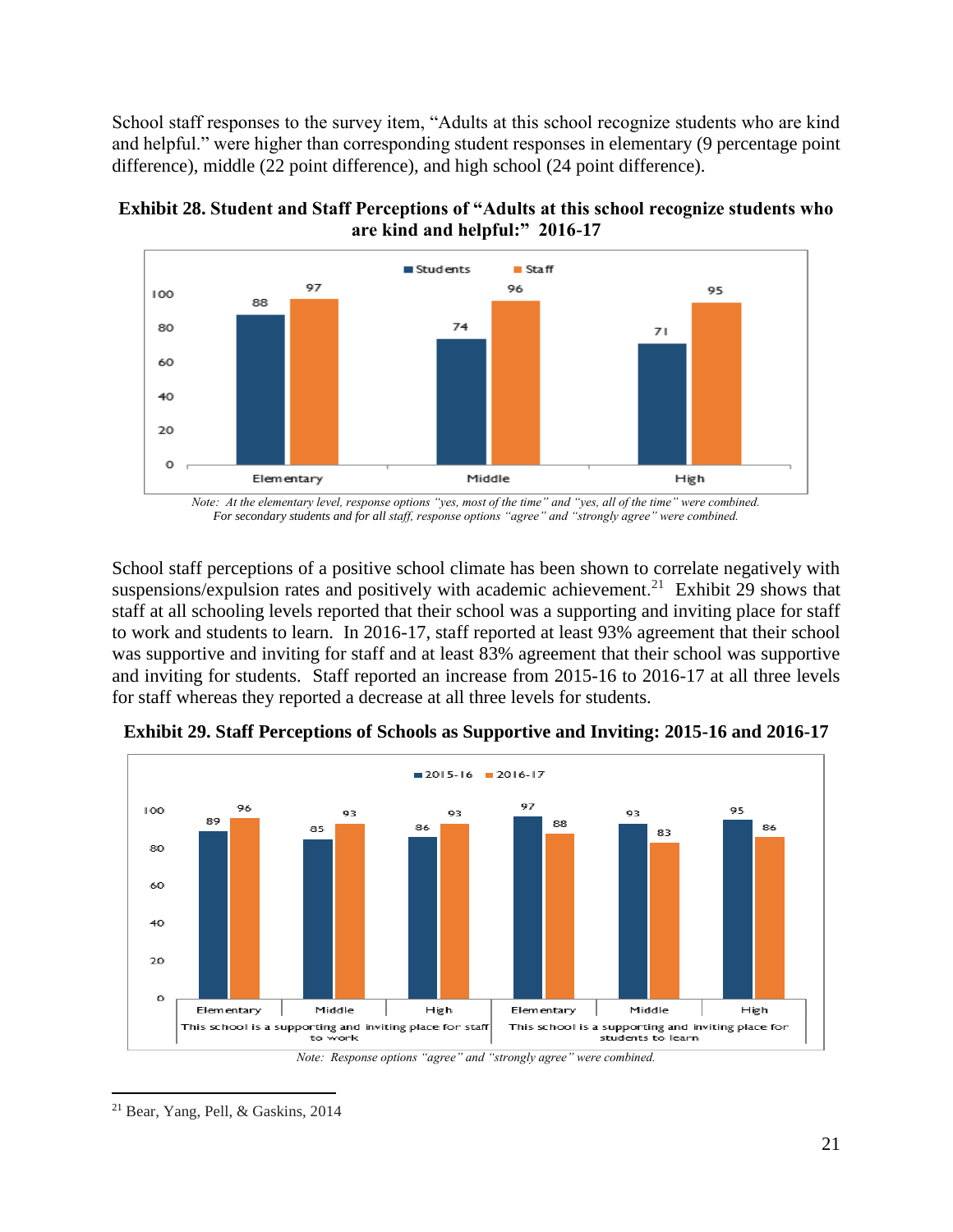Finally, Exhibit 30 shows that staff felt comfortable talking with leadership, participated in decision making, and felt that the school promoted trust and collegiality among staff. In almost every case, staff views of the working climate improved from last year to this year.



#### **Exhibit 30. Staff Views of Working Climate: 2016-17**

### *Parent involvement*

Parent involvement (e.g., monitoring student's schoolwork and daily activities, communicating frequently with teachers, and participating at the school) has long been viewed as important for student achievement and their social emotional development.<sup>22</sup> When asked about the extent to which parents were partners in school decisions regarding their children, staff and parents were largely in agreement.



**Exhibit 31. Parent and Staff Views on Partnership: 2016-17**

*Note: Response options "agree" and "strongly agree" were combined.*

*Note: Response options "agree" and "strongly agree" were combined.*

 $\overline{a}$ <sup>22</sup> Olmstead, 2013; Van Voorhis, Maier, Epstein, & Lloyd, 2013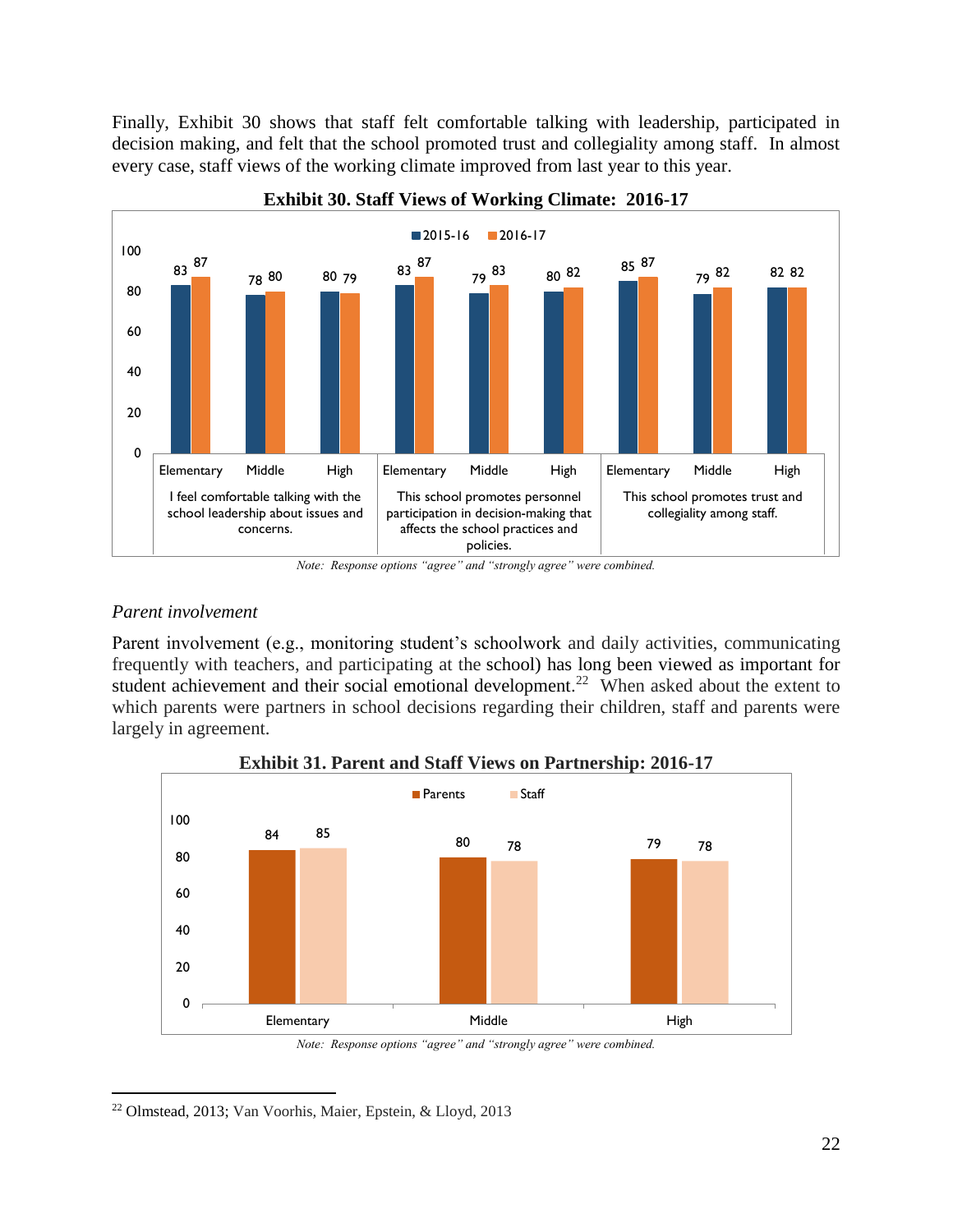As has been noted in the past, parents have felt generally positive about the schools in which their students are enrolled. For example, in 2015-16 we reported that over 90% of parents agreed that their child's school has high expectations for their students and provides high quality instruction.<sup>23</sup> The same held true for 2016-17. Over 90% of the parents felt that their school provided them with opportunities to help them support their child's learning, had high expectations for all students, and provided high quality instruction to their child. Due to decisions from program offices and CORE district stakeholders, a trend analysis was not attempted for parent survey responses as the number of response categories for parent survey questions changed over the past three years.

# **Exhibit 32. Parents Who Agreed with Questions about Schools Providing Opportunities for Support, High Expectations, and High Quality Instruction: 2016-17**



*Note: Response options "agree" and "strongly agree" were combined.*

When parents were asked if they would recommend their child's school and if they were satisfied by the support provided by school staff, the percentages were similarly high. Exhibit 33 illustrates that at least 89% of all parents would recommend the school to others, and 90% of all parents felt satisfied with the school's support.



#### **Exhibit 33. Parent Satisfaction with Schools: 2016-17**

*Note: Response options "agree" and "strongly agree" were combined.*

<sup>23</sup> [Board Informative, August 2016](https://achieve.lausd.net/cms/lib/CA01000043/Centricity/domain/183/board%20informatives/2015-2016/SES-Informative_2015-2016_8-17-16.pdf)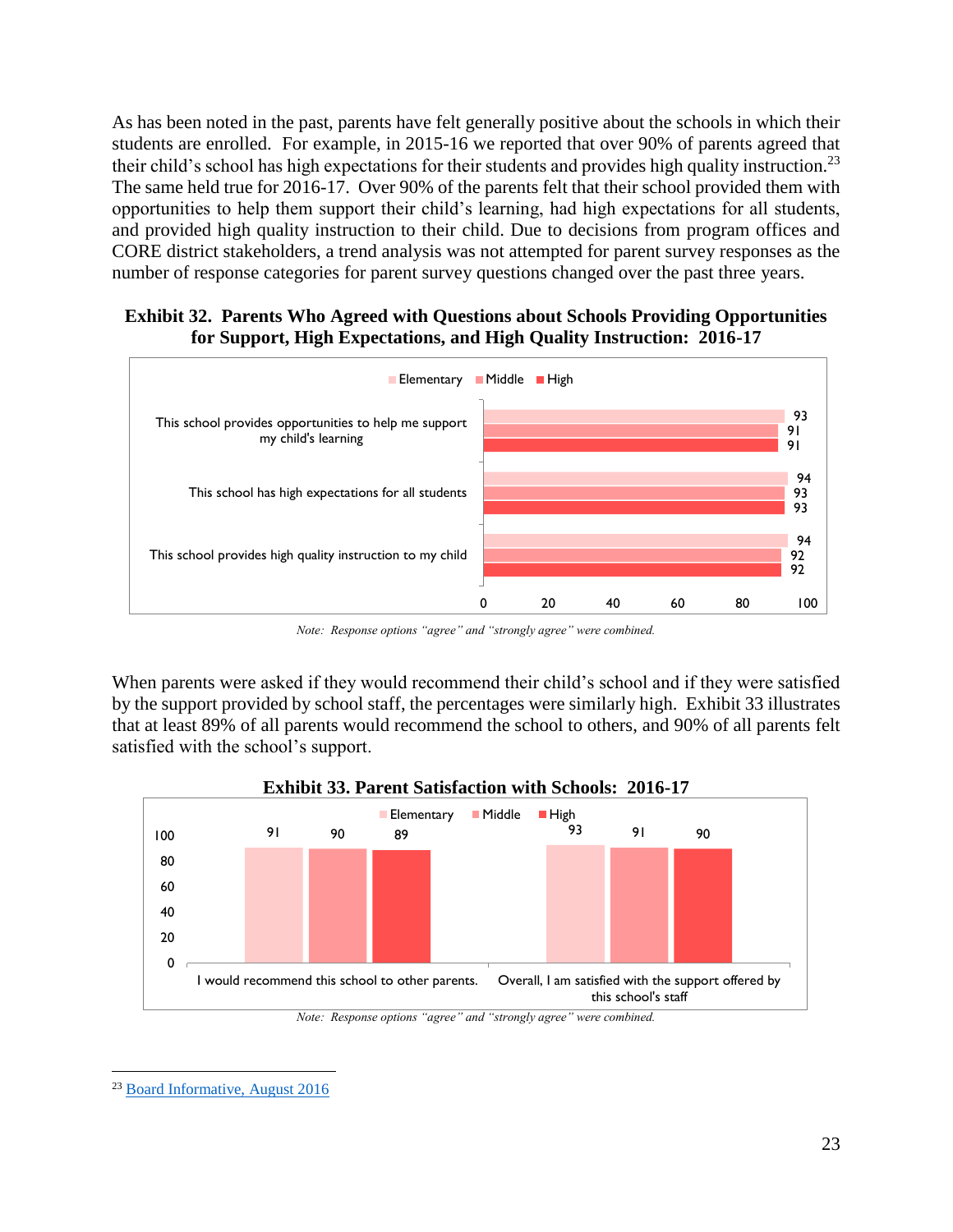*Safety*

 $\overline{a}$ 

Recent studies have shown that the quality of relationships between school staff, students, and parents can contribute to the safety of schools.<sup>24</sup> Since the first administration of the School Experience Survey in 2008-09, we have asked stakeholders to rate school campus safety. Exhibit 34 illustrates the trends in elementary students' responses over the past three years. Most of our elementary students feel safe at their schools. We could not compare secondary students over the years as the number of response categories changed from 2015-16 to 2016-17.



**Exhibit 34. Elementary Students Who Felt Safe on School Grounds: 2014-15 to 2016-17**

 *Note: At the elementary level, response options "yes, most of the time" and "yes, all of the time" were combined.*

LAUSD schools were perceived to be safe places by students, parents and staff; although staff were generally more positive than parents and students. Ninety-six percent of elementary, 94% of middle and 95% of high school staff said that they felt safe at school. Among parents, the percent agreement with the statement "my child is safe at this school" was elementary (91%), middle (87%), and high (87%), and among students, the percent agreement with the statement "I feel safe at my school" was elementary (83%), middle (84%), and high (84%). The difference in perceptions between adults and students is noteworthy.



**Exhibit 35. Students and staff are safe at school: 2016-17**

*Note: For elementary students, response options "yes, most of the time" and "yes, all of the time" were combined. For secondary students, parents, and all staff, response options "agree" and "strongly agree" were combined.*

<sup>24</sup> Bradshaw, Waasdorp, Debnam, & Johnson, 2014; Steinberg, Allensworth, & Johnson, 2015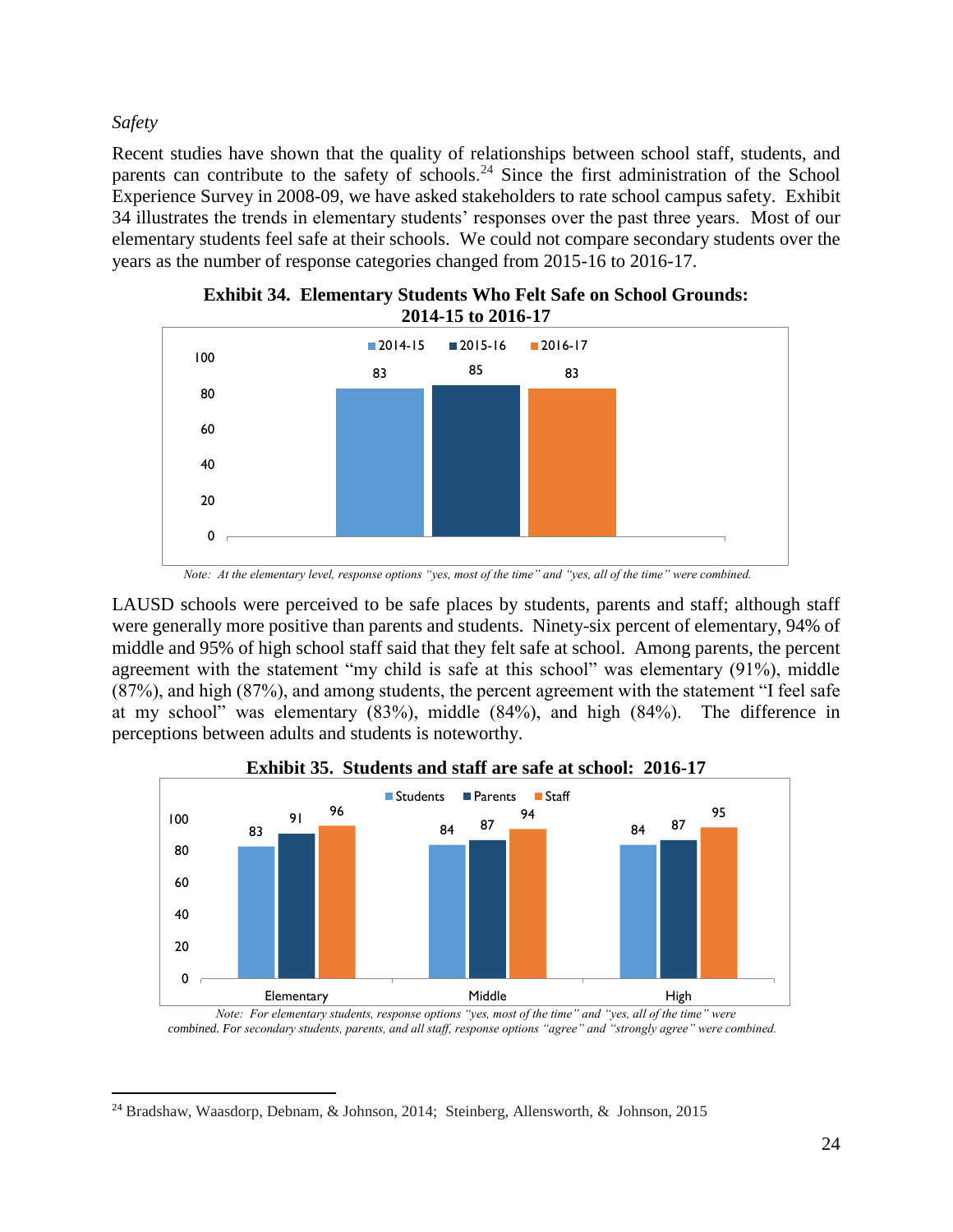#### *Expectations for Behavior*

The Expectations for Behavior construct asked questions about mutual respect, the fairness of discipline, and whether students understood how they were expected to behave. Exhibit 36 compares responses from students and staff. The was a difference in 10 percentage points between elementary student and staff agreement with the statement "do students treat adults at this school with respect" and a difference of 8 percentage points between elementary student and staff agreement with the question "do adults at this school treat students with respect?" The differences were even greater between students and staff in middle and high school groups. The difference in agreement between middle school students and staff for each question was 29 and 23 percentage points, respectively, and comparing high school students to staff, the differences were 35 and 27 percentage points.



# **Exhibit 36. Do Adults Treat Students with Respect and Do Students Treat Adults with Respect: 2016-17**

*Note: For elementary students, response options "yes, most of the time" and "yes, all of the time" were combined. For secondary students and for all staff, response options "agree" and "strongly agree" were combined.*

As shown in Exhibit 37, students and staff had a difference of opinion regarding students' knowledge of how they are expected to behave in school. For example, there was a 24 point difference between elementary students' response and school staff's response to the question, "Do students know how they are expected to act?" This difference of opinion between students and staff was true for secondary students as well with 54% of middle and 60% of high school students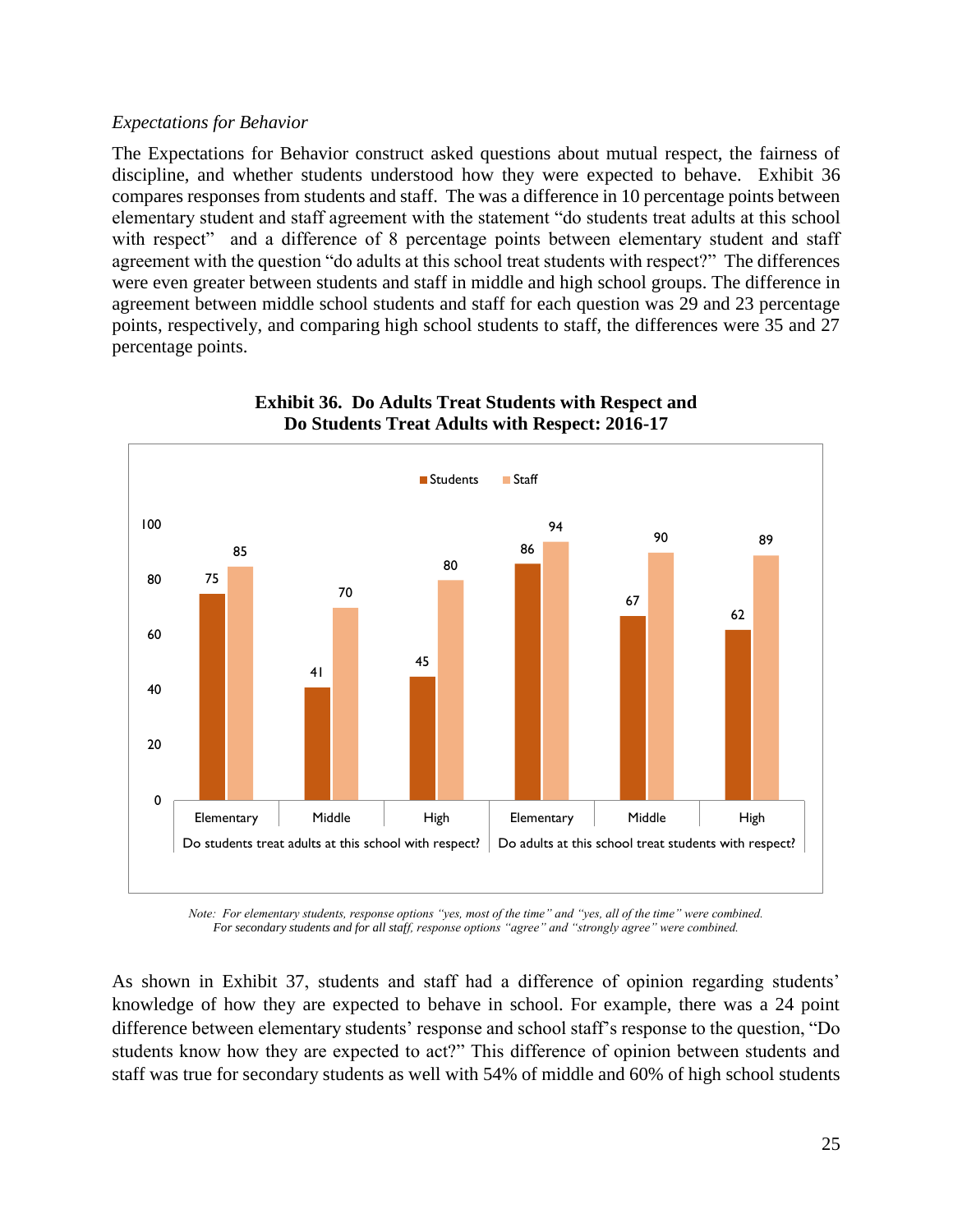agreeing that students knew expectations for behavior, while the percent agreement from staff was 88% and 87% for middle and high school, respectively.



**Exhibit 37. Do Elementary Students Know How They Are Expected to Act: 2016-17**

*Note: For elementary students, response options "yes, most of the time" and "yes, all of the time" were combined. For secondary students and for all staff, response options "agree" and "strongly agree" were combined.*

Finally, when stakeholders were asked whether school discipline was fair, Exhibit 38 shows that adult perceptions of fairness exceeded those of students by as much as 36 percentage points. Only about half of all students from each schooling level agreed that they were treated fairly when they broke school rules, while the percent agreement ranged from 82%, 76%, and 77% for elementary, middle and high school staff, respectively. Interestingly, parents' perceptions of fairness were higher than those of school staff, differing by as much as 9 percentage points for middle school parents when compared to middle school staff.



#### **Exhibit 38. Is Discipline Fair? 2016-17**

*Note: For elementary students, response options "yes, most of the time" and "yes, all of the time" were combined. For secondary students, parents, and all staff, response options "agree" and "strongly agree" were combined.*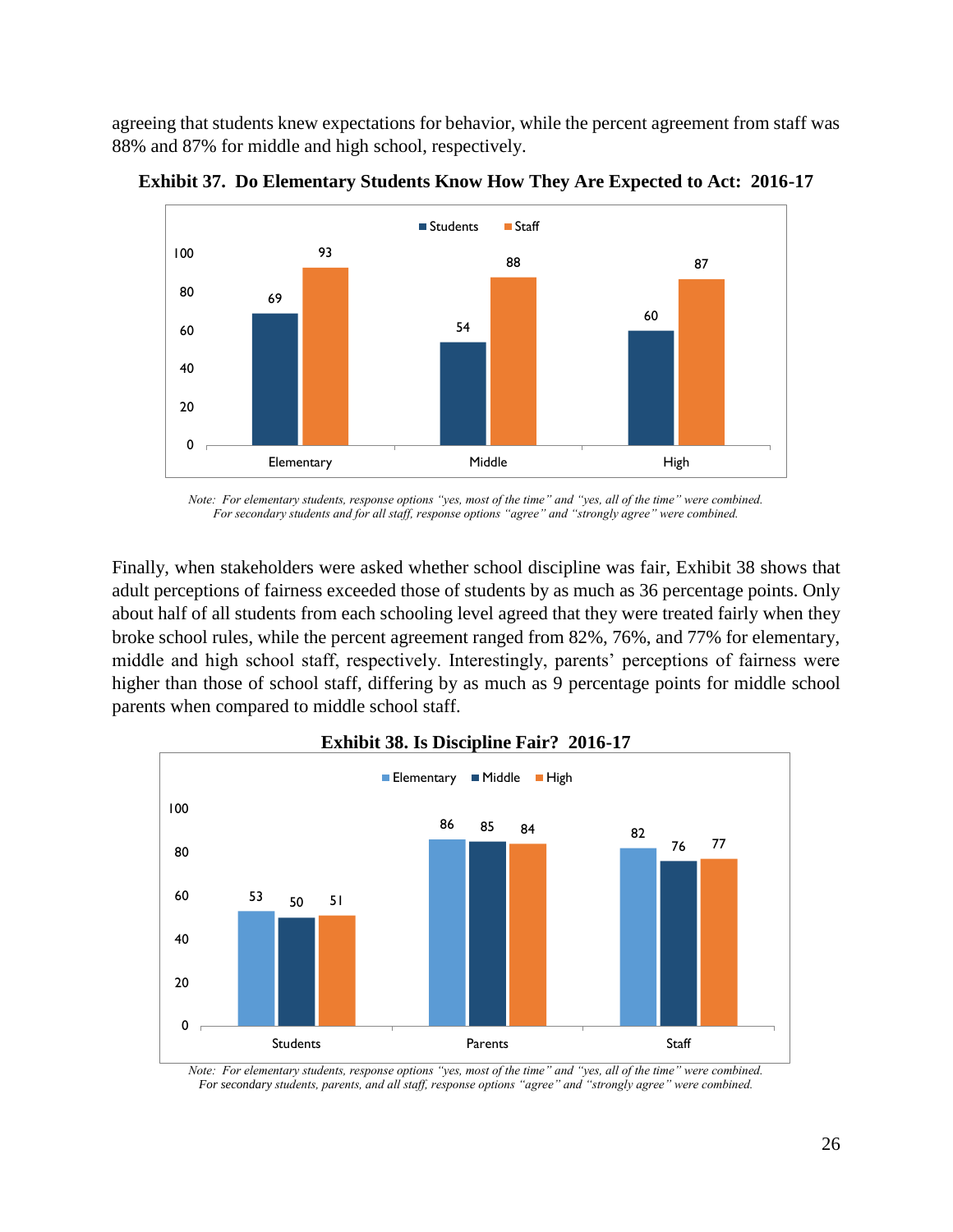# *Bullying*

Bullying poses one of the greatest health risks to children, youth, and young adults in U.S. society.<sup>25</sup> Overall, 12% of elementary students reported being victims of bullying at least two or more times in the past 12 months, with 18% of the middle school students and 13% of high school students reporting victimization.



Exhibit 40 shows that the most common type of bullying experienced by students two or more times during the past 12 months was being the victim of someone spreading 'mean rumors or lies' about them (elementary, 20%; middle, 27%; and high school,18%) and the least common was cyber-bullying (elementary, 6%; middle, 7%; and high school,7%). Middle school students tend to experience bullying (suffering physical bullying [16%]; teased about walk, talk or dress [18%]; teased about body type or target of sexual jokes [23%]; and mean rumors or lies [27%]) more so than do elementary or high school students.



**Exhibit 40. Prevalence among Difference Types of Bullying: 2016-17**

 $\overline{a}$ <sup>25</sup> American Educational Research Association [AERA], 2013.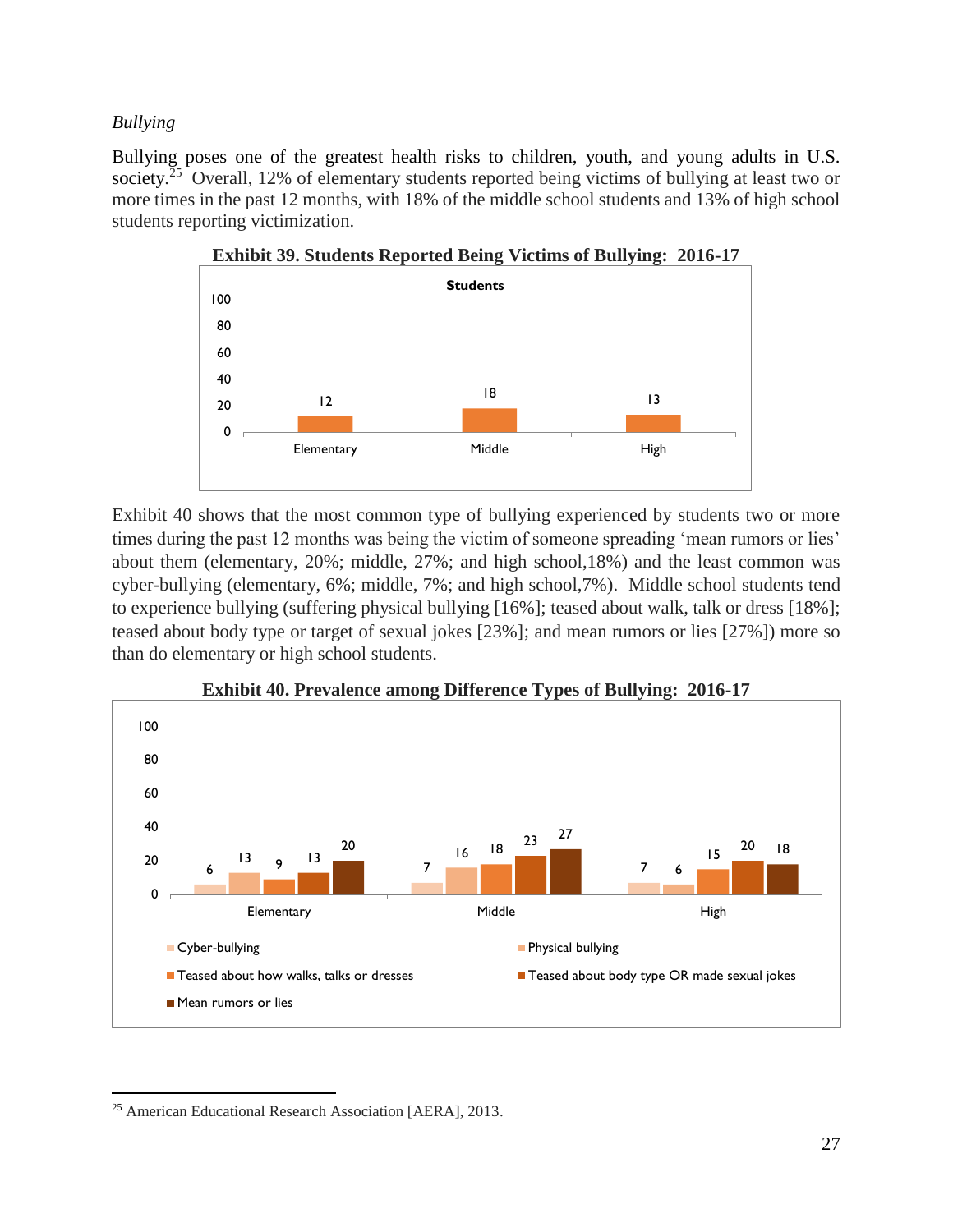# **Social and Emotional Learning (SEL)**

Behavioral engagement (defined as effort and perseverance in learning) and emotional engagement (defined as sense of belonging) have been shown to significantly predict reading performance. 26 To get a more holistic view of school performance, non-cognitive skills were examined. Student Engagement is made up of 5 domains: Self-Efficacy, Self-Management, Growth Mindset, Self-Awareness, and Opportunities for Participation and Leadership. In 2014-15, as part of LAUSD's participation in the California Office to Reform Education (CORE), questions on the first four constructs were added to the student survey allowing us to view differences across three years. The last construct consists of new questions to the survey in 2016-17.

For the past three years, teachers were asked if teaching social and emotional learning was happening schoolwide. Each year, there was an increase in elementary and middle school (Exhibit 41). In high school, there was an increase from 2014-15 to 2015-16, but then it leveled off. More elementary teachers reported this happening than secondary teachers in all three years.





# *Self-Efficacy*

The Self-Efficacy Construct consists of four questions (*I can earn a 4/an A in all my classes/subjects, I can do well on all my tests even when they're difficult, I can master the hardest topics in my classes/subjects, and I can meet all the learning goals my teachers set*). Elementary students felt more efficacious than secondary students across the three years (see Exhibits 42 and 43). Elementary students showed a gain from 2015-16 to 2016-17 on three of the four questions whereas middle and high school students showed few gains and dropped from 2015-16 to 2016- 17 on two of the four questions.

<sup>26</sup> Lee, 2014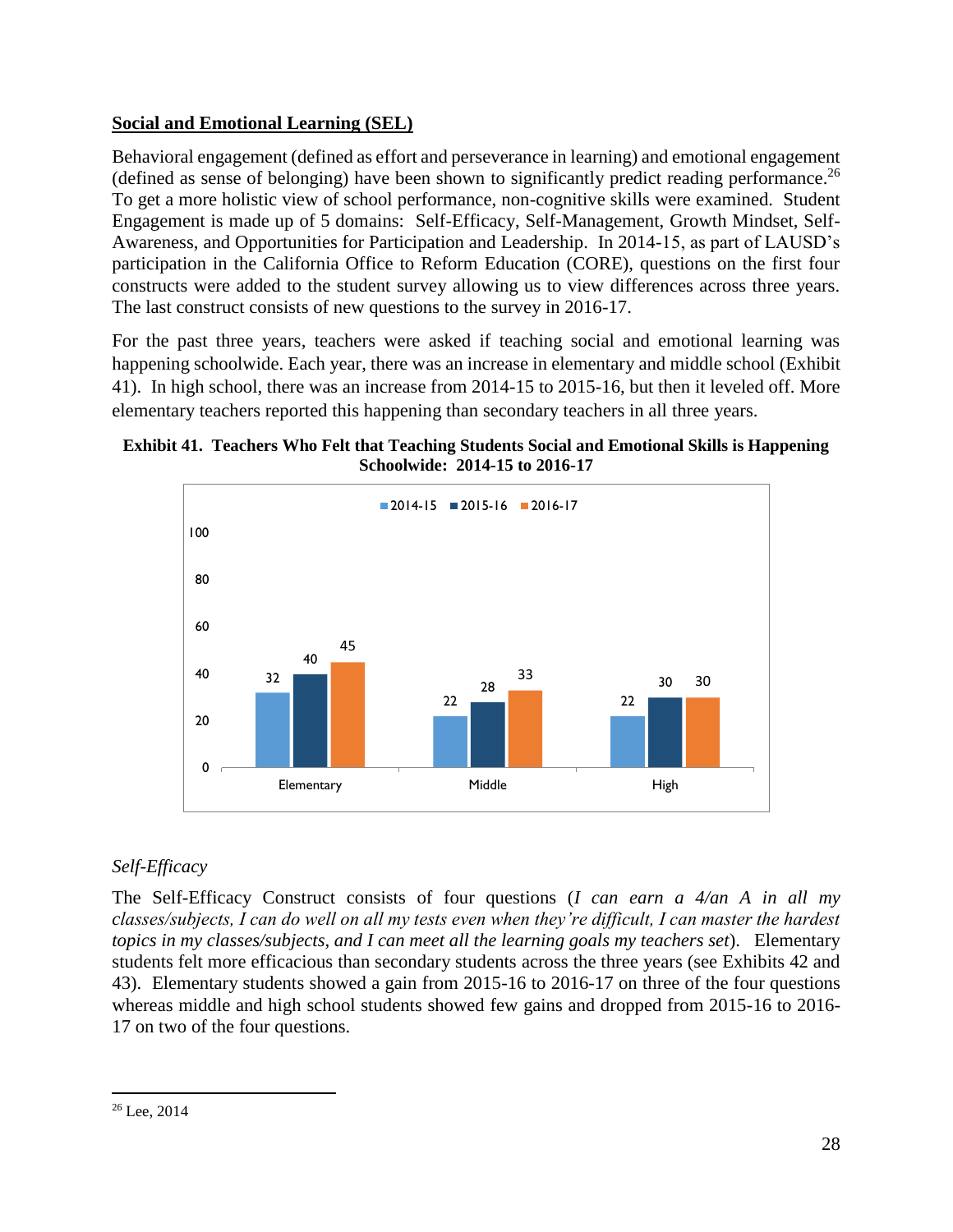

**Exhibit 42. Students Who Agreed with the Self-Efficacy Statements: 2014-15 to 2016-17**

*Note: Response options "mostly confident" and "completely confident" were combined.*

**Exhibit 43. Students Who Agreed with the Self-Efficacy Statements: 2014-15 to 2016-17**



*Note: Response options "mostly confident" and "completely confident" were combined.*

# *Self-Management*

 $\overline{a}$ 

The Self-Management Construct consists of four questions (*I remembered and followed directions, I got my work done right away instead of waiting until the last minute, I paid attention even when*  there were distractions, and I stayed calm even when others bothered or criticized me).<sup>27</sup> Students indicated that they had good self-management skills over the three years. In 2016-17, elementary students reported improvements on three of the four questions; however, middle and high school

<sup>&</sup>lt;sup>27</sup> The last two questions had a slightly different wording in 2014-15 but the intent appeared to be the same.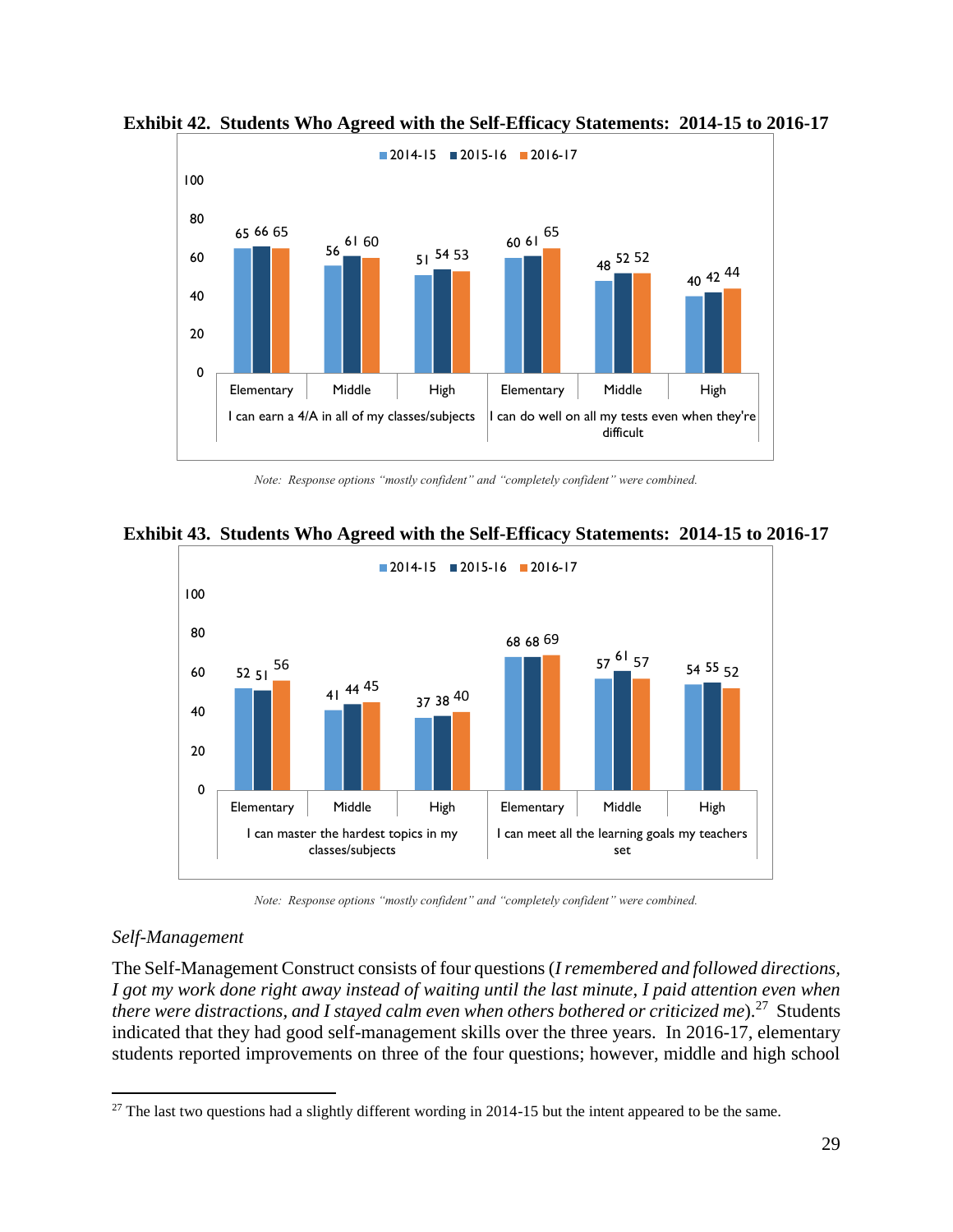students reported decreases. A larger percentage (+8 percentage points) of elementary students reported that they "remembered and followed directions" compared to last year's SES administration.



**Exhibit 44. Students Who Agreed with the Self-Management Statements: 2014-15 to 2016-17**

*Note: Response options "often" and "almost all of the time" were combined.*



**Exhibit 45. Students Who Agreed with Self-Management Statements: 2014-15 to 2016-17**

*Note: Response options "often" and "almost all of the time" were combined.*

I paid attention, even when there were distractions I I stayed calm, even when others bothered or

criticized me

# *Growth Mindset*

The Growth Mindset Construct consists of the following four questions: *My intelligence is something that I can't change very much, Challenging myself won't make me any smarter, There are some things I am not capable of learning, and If I am not naturally smart in a subject, I will never do well in it*. A student's growth mindset is based on self-perception of abilities that can play a key role in motivation and achievement. Survey items in this section were worded negatively so that students had to disagree in order to show that they had a growth mindset. For example, students who disagreed with "Challenging myself will not make me any smarter"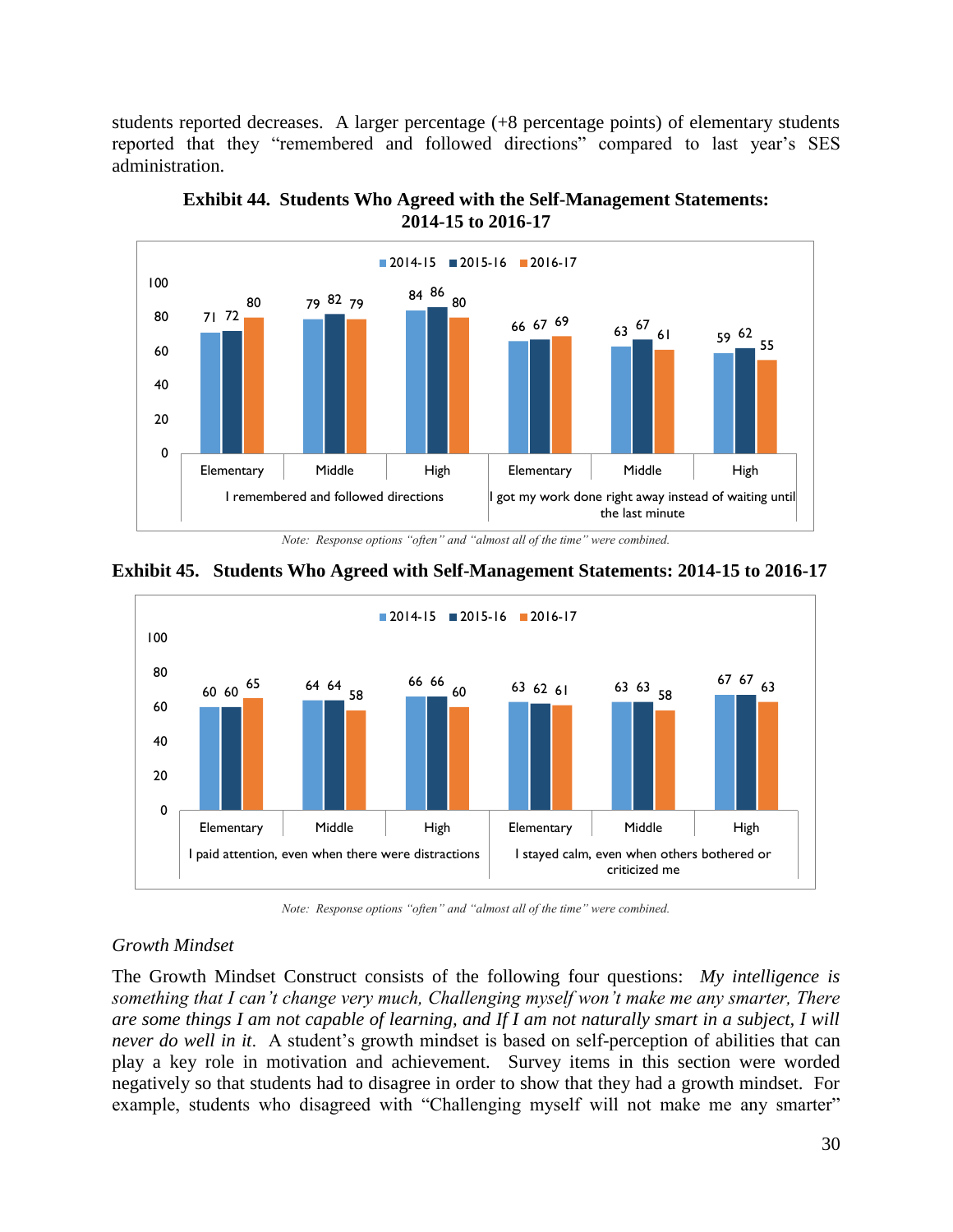believed that challenges could make them smarter. Exhibit 46 shows that over half of the students on three of the four items did not agree with any of these statements, indicating that they had a growth mindset.





*Note: Response options "not at all true" and "a little true" were combined.*





*Note: Response options "not at all true" and "a little true" were combined.*

#### *Social-Awareness*

Social emotional learning has been characterized as the processes through which students "acquire and effectively apply the knowledge, attitudes, and skills necessary to understand and manage emotions, set and achieve positive goals, feel and show empathy for others, establish and maintain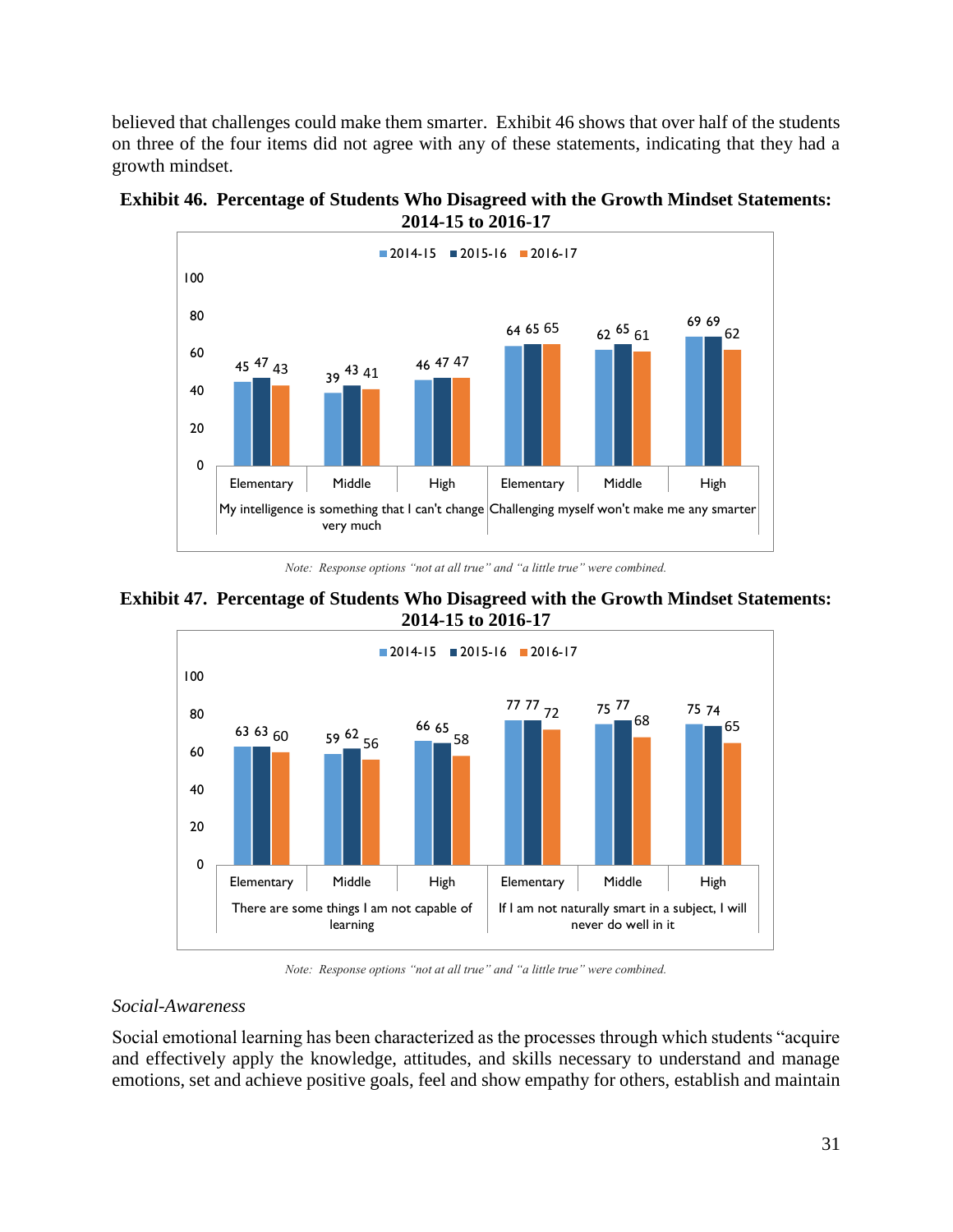positive relationships, and make responsible decisions."<sup>28</sup> Social awareness has been defined as the extent to which students can define their feelings, stand up for themselves without putting others down, be respectful of others' views, get along with students different from them, compliment others' accomplishments and care about others' feelings.

Exhibit 48 presents student percent of agreement on the following Social Emotional Learning questions:

- *During the past 30 days, how much did you care about other people's feelings?*
- *During the past 30 days, how often did you compliment others' accomplishments?*
- *During the past 30 days, how clearly were you able to describe your feelings?*

As can be noted below, there was a general decrease in how elementary school students responded to the Social Awareness questions between 2015-16 and 2016-17. For every question, there was a lower percent in agreement in 2016-17 than there was in 2015-16. High school students showed more variability in increases or decreases in percentage agreement.

Middle school students experienced the largest drop in Social Awareness. In 2015-16, the category with the highest agreement was how much students cared about other people's feelings, but the agreement dropped by 26 percentage points among middle school students in 2016-17. Regarding describing one's feelings, 49% of the middle school students felt that they could describe their feelings clearly in 2015-16 whereas this dropped by 10 percentage points in 2016-17.





*Note: The top two positive response options were combined for each question.*

 $28$  Hamedani & Darling-Hammond, 2015 (p.1)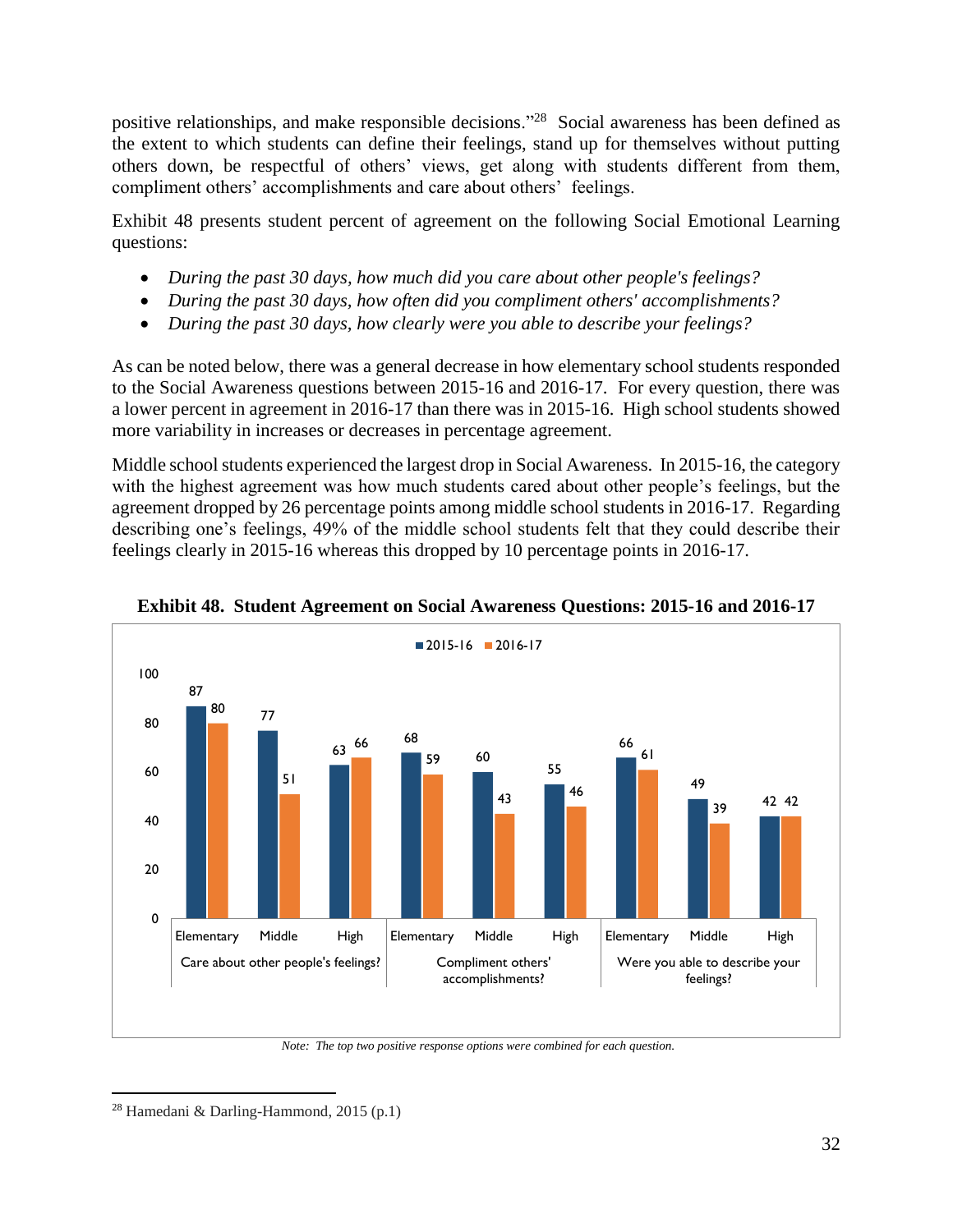# *Opportunities for Participation and Leadership<sup>29</sup>*

Schools can teach and provide opportunities for students to learn leadership skills. This can occur in and out of the classroom. Schools can offer students opportunities to get involved in extracurricular activities to encourage involvement in the school, learn new skills, have fun, and meet new people. Students should have equal opportunities to get involved in their schools. Approximately three-fourths of the students indicated that teachers encouraged them to make decisions at all three levels. Only about half saw themselves as leaders and felt they had a voice in decision making at their school. Not surprisingly, there were more chances to get involved in school activities at the high school level than the middle school level. Even though approximately three-fourths of the students felt there were opportunities available, only half actually participated.

#### **Exhibit 49. Students Who Agreed with Opportunity for Participation and Leadership Statements: 2016-17**



*Note: At the elementary level, response options "yes, most of the time" and "yes, all of the time" were combined and at the secondary level, response options "agree" and "agree strongly" were combined. These questions were new to the survey in 2016-17.*

 $29$  Elementary and secondary student questions were worded differently and had different response scales so it is not appropriate to compare the two groups; however, high school and middle school students can be compared here.